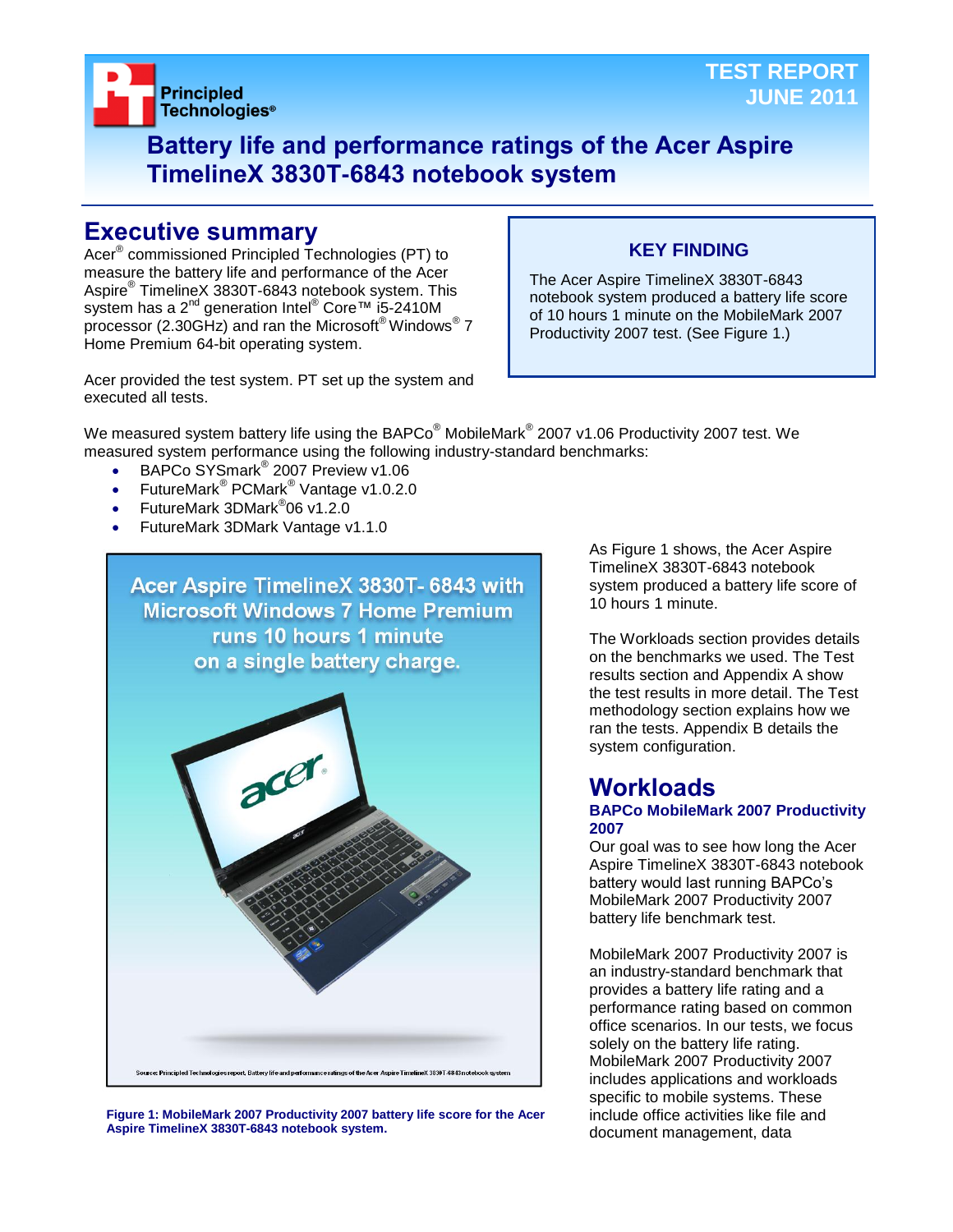processing, and rich content creation. This module provides a score for battery life of the tested applications.

MobileMark 2007 Productivity 2007 includes the following applications with their corresponding tasks:

- Microsoft Project 2003 (project management)
- $\bullet$  Microsoft Excel® 2003 (calculation sheets)
- Microsoft Outlook<sup>®</sup> 2003 (emails, calendars, scheduler)
- Microsoft PowerPoint® 2003 (slide presentations)
- Microsoft Word® 2003 (formatted text documents)
- WinZip® Computing and WinZip Pro 10.0 (compressed archives)
- Adobe® Photoshop<sup>®</sup> CS2 (manipulated and compressed images)
- Adobe Illustrator® CS2 (manipulated images)
- $\bullet$  Adobe Flash<sup>®</sup> 8 (vector graphics, animation)

MobileMark 2007 measures system battery life in minutes. MobileMark 2007 records system battery life at the start of the Productivity 2007 benchmark. It repeats the benchmark workload until the system battery life is depleted, or until the system powers down due to low battery life. At the 7 percent battery life setting, MobileMark 2007 records a timestamp once per minute. At the end of the benchmark, it compares the beginning timestamp to the final (last recorded) timestamp. MobileMark 2007 derives its system battery life rating as the number of minutes between the start and end timestamps.

We followed the run rules that BAPCo specifies for MobileMark 2007 here: [http://www.bapco.com/support/mobilemark2007/Manual/rules.html.](http://www.bapco.com/support/mobilemark2007/Manual/rules.html)

For more information on this benchmark, see [http://www.bapco.com/products/mobilemark2007/.](http://www.bapco.com/products/mobilemark2007/)

### **BAPCo SYSmark 2007 Preview v1.06**

BAPCo's SYSmark 2007 Preview v1.06 performance metric tests processor performance in the following four office workload scenarios: e-learning, office productivity, video creation, and 3D modeling. SYSmark 2007 Preview records the time the system takes to complete each individual operation in each scenario. For more information on this benchmark, see [http://www.bapco.com/products/sysmark2007preview/.](http://www.bapco.com/products/sysmark2007preview/)

#### **FutureMark PCMark Vantage v1.0.2.0**

FutureMark's PCMark Vantage v1.0.2.0 benchmark suite tests system CPU and GPU performance, RAM speeds, and hard drive read/write speeds. The benchmark runs common tasks such as video playback, audio and video transcoding, data encryption, Windows mail, game testing, and web page rendering. For more information on this benchmark, see [http://www.futuremark.com/benchmarks/pcmarkvantage/introduction/.](http://www.futuremark.com/benchmarks/pcmarkvantage/introduction/)

#### **FutureMark 3DMark06 v1.2.0**

FutureMark's 3DMark06 v1.2.0. benchmark suite tests system GPU DirectX<sup>®</sup>9 performance and CPU workload processing performance, primarily to report a system's 3D gaming capability. Tests include HDR rendering, shadow mapping, and pixel shading. For more information on this benchmark, see [http://www.futuremark.com/benchmarks/3dmark06/introduction/.](http://www.futuremark.com/benchmarks/3dmark06/introduction/)

## **FutureMark 3DMark Vantage v1.1.0**

FutureMark's 3DMark Vantage v1.1.0 benchmark suite tests system GPU DirectX10 performance, and requires either Microsoft Windows Vista or Windows 7. 3DMark Vantage v1.1.0 includes testing of GPU-powered physics, DirectX10-specific features, and procedural volumetric effects. Like 3DMark06 v1.2.0, 3DMark Vantage v1.1.0 provides an indication of a system's 3D gaming capability. For more information on this benchmark, see [http://www.futuremark.com/benchmarks/3dmarkvantage/introduction/.](http://www.futuremark.com/benchmarks/3dmarkvantage/introduction/)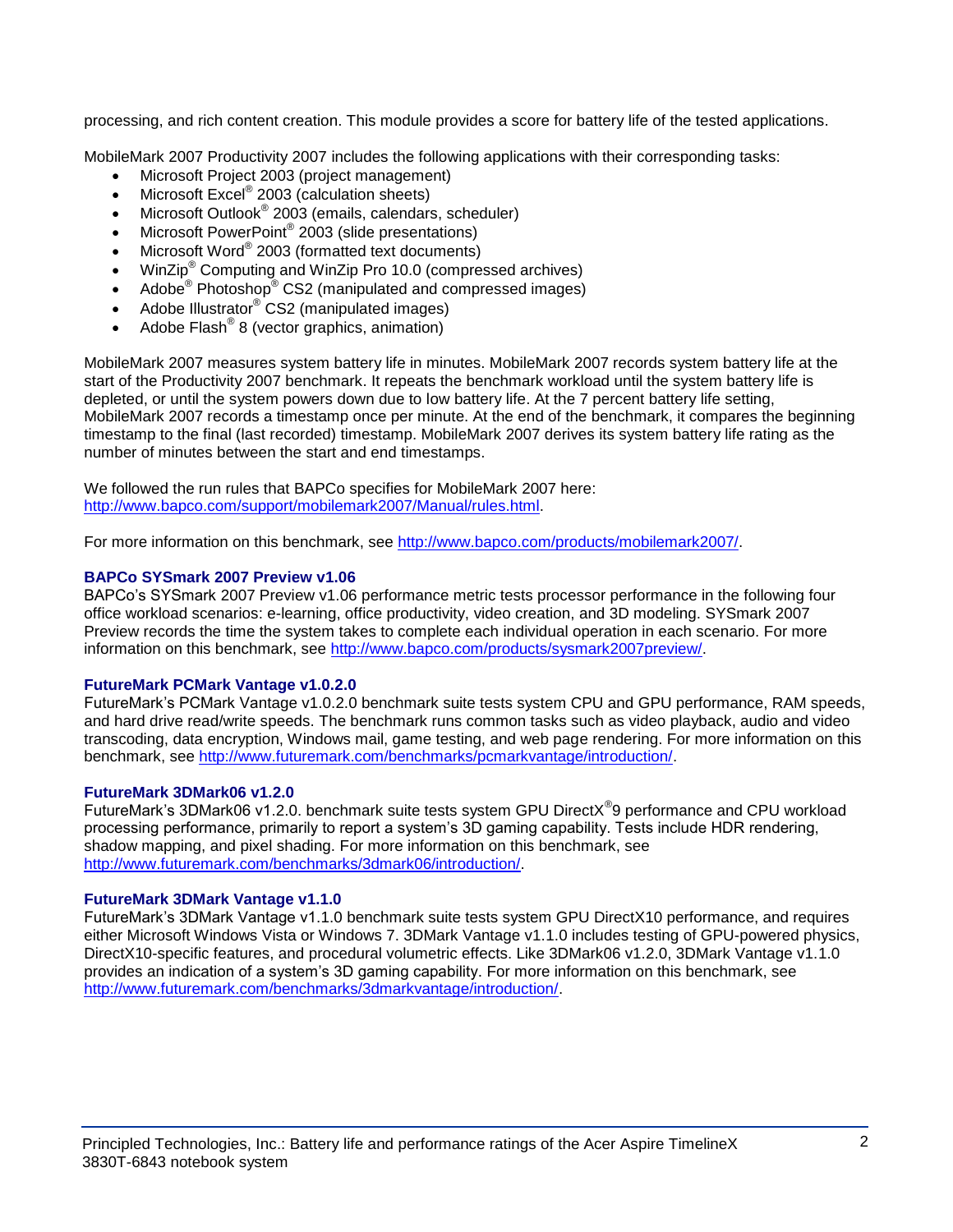## **Test results**

Figure 2 presents the median scores for the Acer Aspire TimelineX 3830T-6843 notebook system on the benchmark tests we performed. For both MobileMark 2007 Productivity and SYSmark 2007 Preview, we conducted one conditioning run. We then conducted three official runs. For the remaining benchmarks, we conducted three runs. For MobileMark, we used the median of the Battery Life scores to determine the Performance Qualification score. In the event of a tie, we chose the run with the higher Performance Qualification score. For PCMark Vantage, we used the median of the PCMark Suite scores to determine the sub-scores. In the event of a tie, we chose the run with the higher Productivity score. For 3DMark06 and 3DMark Vantage, we used the median of the 3DMark Scores to determine the sub-scores. In the event of a tie, we chose the run with the higher CPU score. There were no ties in any of our tests. (Complete test results appear in Appendix A.)

| <b>Test</b>                                                      | <b>Score</b> |  |
|------------------------------------------------------------------|--------------|--|
| BAPC0 MobileMark 2007 v1.06 Productivity (67 nits)               |              |  |
| MobileMark 2007 - Productivity - Performance Qualification score | 262          |  |
| MobileMark 2007 - Productivity - Battery Life score (minutes)    | 601          |  |
| BAPCo SYSmark 2007 Preview v1.06                                 |              |  |
| SYSmark 2007 Preview v1.06 Rating                                | 184          |  |
| SYSmark 2007 Preview v1.06 - E-Learning                          | 164          |  |
| SYSmark 2007 Preview v1.06 - VideoCreation                       | 200          |  |
| SYSmark 2007 Preview v1.06 - Productivity                        | 170          |  |
| SYSmark 2007 Preview v1.06 - 3D                                  | 208          |  |
| <b>Futuremark PCMark Vantage 1.0.2.0</b>                         |              |  |
| <b>PCMark Suite</b>                                              | 6,379        |  |
| <b>Memories Suite</b>                                            | 4,095        |  |
| TV and Movies Suite                                              | 4,157        |  |
| <b>Gaming Suite</b>                                              | 4,601        |  |
| <b>Music Suite</b>                                               | 6,378        |  |
| <b>Communication Suite</b>                                       | 6,122        |  |
| <b>Productivity Suite</b>                                        | 5,143        |  |
| <b>HDD Test Suite</b>                                            | 3,488        |  |
| 3DMark06 1.2.0                                                   |              |  |
| <b>3D Mark Score</b>                                             | 4,123        |  |
| SM <sub>2.0</sub> Score                                          | 1,442        |  |
| HDR/SM3.0 Score                                                  | 1,591        |  |
| <b>CPU Score</b>                                                 | 3,265        |  |
| 3DMark Vantage 1.1.0 run in Entry Level mode                     |              |  |
| <b>3DMark Score</b>                                              | 8,868        |  |
| <b>GPU Score</b>                                                 | 8,949        |  |
| <b>CPU Score</b>                                                 | 8,634        |  |
| 3DMark Vantage 1.1.0 run in Performance Level mode               |              |  |
| <b>3DMark Score</b>                                              | 1,882        |  |
| <b>GPU Score</b>                                                 | 1,493        |  |
| <b>CPU Score</b>                                                 | 8,546        |  |

**Figure 2: Median benchmark scores for the Acer Aspire TimelineX 3830T-6843 notebook system we tested.**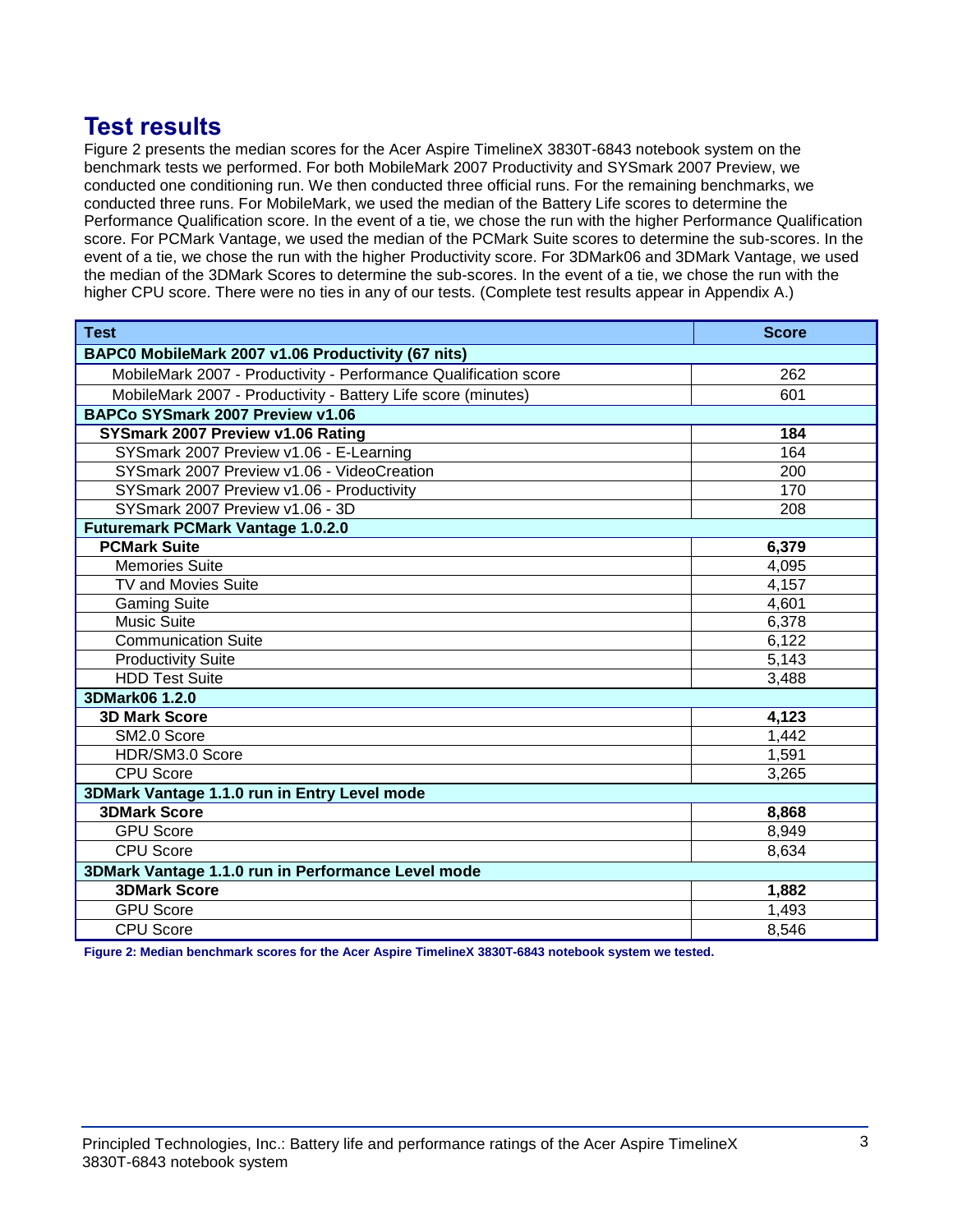# **Test methodology**

This section details the methodologies we followed in testing the system.

## **Measuring battery life with MobileMark 2007**

## **Antivirus software conflicts**

MobileMark 2007 is not compatible with any virus-scanning software, so we uninstalled any such software present on the notebook PCs before we installed the benchmark.

## **Pre-installed software conflicts**

MobileMark 2007 installs the following applications, which its test scripts employ:

- Adobe Photoshop 6.0.1
- InterVideo WinDVD<sup>®</sup> 6.0
- Macromedia® Flash® 5.0
- Microsoft Excel 2002
- Microsoft Outlook 2002
- **Microsoft PowerPoint 2002**
- Microsoft Word 2002
- Microsoft Visual<sup>®</sup> C++ 2005 Redistributable
- Netscape<sup>®</sup> Communicator 6.01
- Network Associates McAfee<sup>®</sup> VirusScan<sup>®</sup> 5.13
- WinZip Computing WinZip 8.0

If any of these applications are already on the system under test, they could cause problems with the benchmark due to software conflicts. To avoid any such issues, before we installed the benchmark, we uninstalled all conflicting pre-installed software applications, including different versions of any of the programs MobileMark 2007 uses.

#### **Display brightness and power settings**

The brightness of a notebook's display affects its battery life. Therefore, BAPCo requires that, before you test with MobileMark 2007, you do the following step: make sure the brightness of the notebook's monitor is greater than or equal to 60 nits on a completely white screen while the notebook is unplugged and running on battery power. The measurement follows the standards from the Video Electronics Standards Association [\(www.vesa.org/Standards/summary/2001\\_6a.htm\)](http://www.vesa.org/Standards/summary/2001_6a.htm).

We complied with this standard for all the tests we ran by setting the notebook PC's brightness as close to 60 nits as we could without going below that brightness level. We used the following procedure before we started each test. Note: This procedure assumes we began with the notebook plugged into the power supply.

- 1. To create a completely blank, white screen, open Microsoft Paint by clicking Start $\rightarrow$ All Programs→Accessories→Paint.
- 2. Open the Attributes by pressing Ctrl+E.
- 3. Enter dimensions that are larger than the current screen resolution. For example, if the screen resolution is 1,280 x 800, type 1600 for Width and 1200 for Height.
- 4. Click OK.
- 5. Press Ctrl+F to view the bitmap image and render the screen totally white.
- 6. Wait 45 minutes to allow the screen to warm.
- 7. Unplug the notebook from the power supply, and measure the display's brightness using a luminance meter in the center of the screen. (We used the Gossen Mavolux5032C.)
- 8. If the reading is below or significantly greater than 60 nits, use the notebook's keyboard screenbrightness-adjustment keys to bring the display as close to 60 nits as possible, then retest.
- 9. Allow the notebook to run on battery power for 10 minutes, re-measure the display, and adjust the brightness up or down as necessary.
- 10. Verify that the notebook saved the brightness setting by plugging in the system, unplugging it, and taking another reading.

Note: If the notebook did not save this setting, use its power-management application(s) to set the brightness appropriately, and save that setting. If saving the settings is ineffective, use the keyboard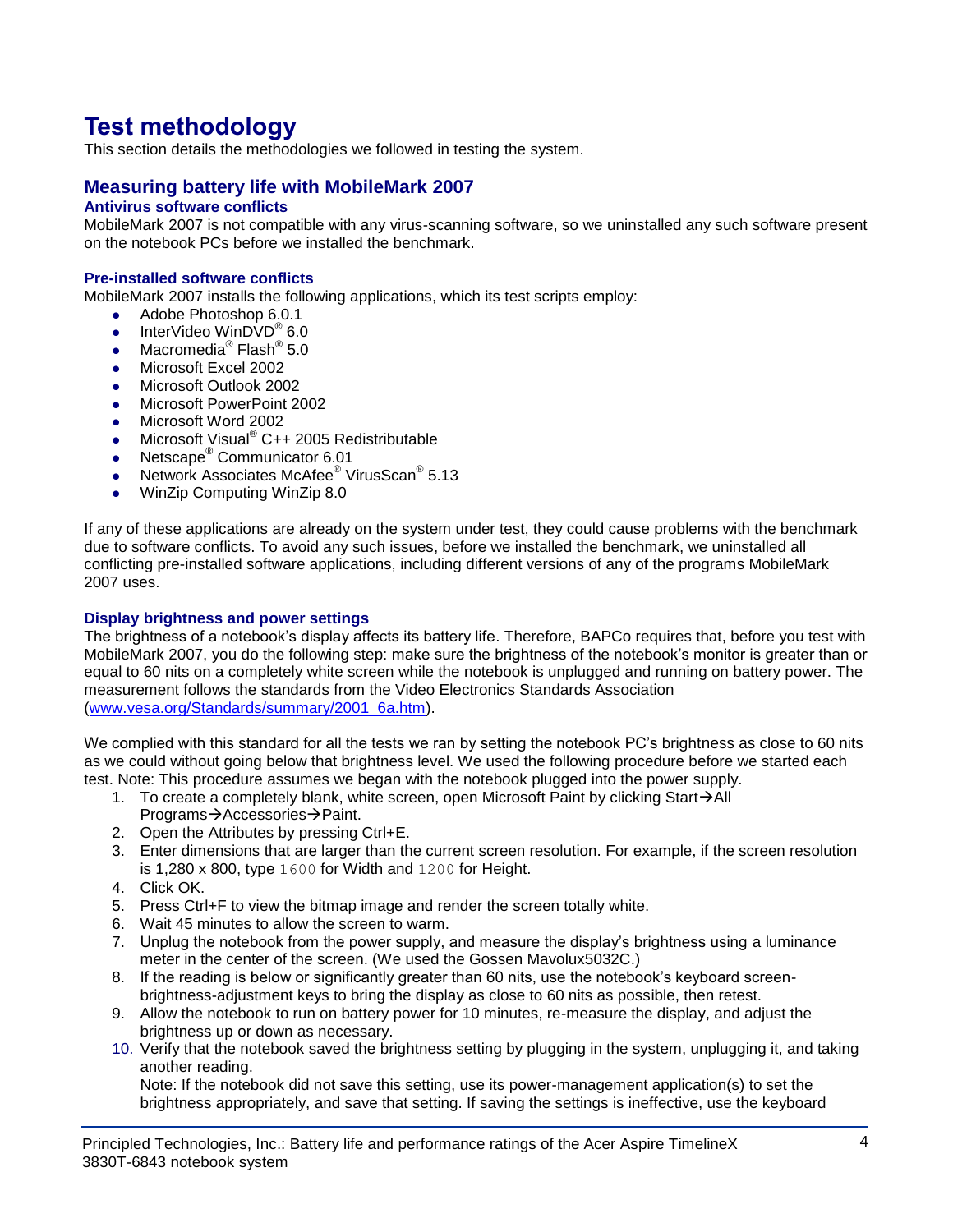brightness setting keys to adjust the screen to bring the display as close to 60 nits as possible. Next, note how many times you pressed the button to achieve the desired brightness. After unplugging the system under test, use the keyboard to set the desired brightness by pressing the brightness button as many times as you previously noted to return the screen to the correct brightness level.

## **BAPCo AutoConfig Tool v2.4.1**

This tool supports three levels of configuration:

- 1 . Only makes changes that are REQUIRED in order for the benchmark to run.
- 2 . Additionally, makes changes that are RECOMMENDED for repeatable results.
- 3 . Additionally, makes changes that help ensure best results.

We choose Level 3 in the AutoConfig tool.

The BAPCo AutoConfig tool makes the following configuration changes at each of the three levels:

## **Level 1—Required**

- Creates and activates a new power scheme that it names MobileMark 2007
- Disables hibernate, standby, and display standby
- Sets hard drive timeout and CPU power management Note: See the following Power schemes section for details on this scheme
- Disables Screen Saver
- Disables Windows Update
- Disables Desktop Cleanup Wizard
- Disables User Account Control (UAC)
- Disables Sidebar

## **Level 2—Recommended**

- Completes Level 1
- Disables Windows Security Center warning messages
- Disables Windows Firewall
- Disables incoming Remote Desktop connections
- Disables Windows Error Reporting to Microsoft
- Prevents the Welcome Center from running at startup

## **Level 3—Best scores**

- Completes Level 1 and Level 2
- Disables Windows Defender

## **Power schemes**

The BAPCo AutoConfig tool creates a MobileMark 2007 power scheme, which makes the following power option changes:

- a . Additional settings:
	- Require a password on wakeup: No
- b . Hard disk:
	- Turn off hard disk after: 3 minutes
- c . Wireless Adapter Settings:
	- Power Saving Mode: Maximum Power Saving
- d. Sleep:
	- Sleep after: Never
- e . USB settings
	- USB selective suspend setting: Enabled
- f . Power buttons and lid:
	- Lid close action: Do nothing
	- Power button action: Shut down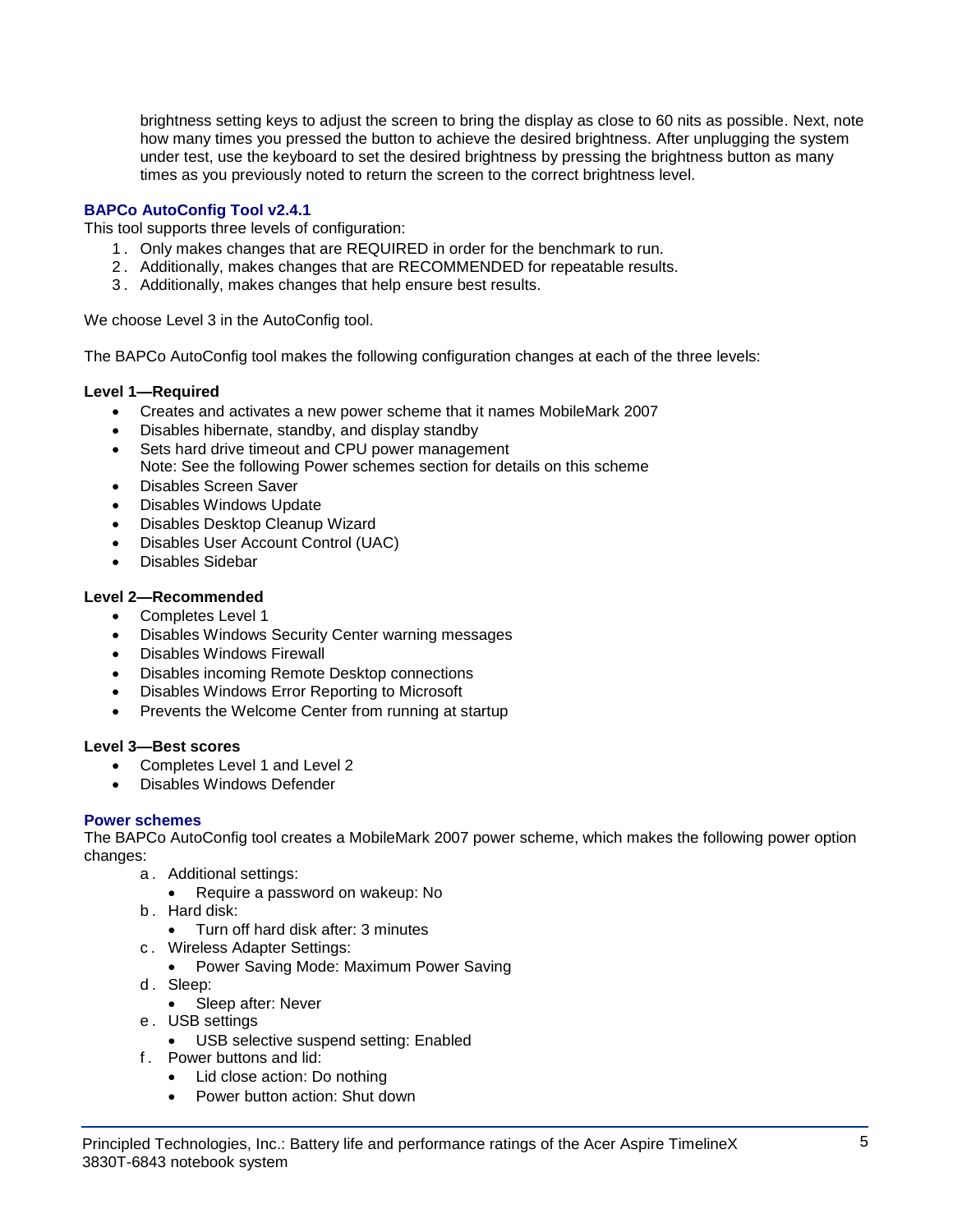- Sleep button action: Sleep
- Start menu power button: Shut down
- g . PCI Express:
	- **Link State Power Management: Maximum power savings**
- h . Processor power management:
	- Minimum processor state: 5%
	- Maximum processor state: 100%
- i. Search and Indexing:
	- Power Savings Mode: Power Saver
- j. Display:
	- Turn off display after: Never
	- Adaptive display: Off (Extends the time that Windows waits to turn off the display)
	- Display brightness: 100% (We then adjust the brightness percentage to be no less than 60 nits)
- k . Multimedia settings:
	- When sharing media: Prevent idling to sleep
- l. Battery:
	- Critical battery action: Shut down (on battery), Do nothing (plugged in)
	- Low battery level: 0%
	- Critical battery level: 0%
	- Low battery notification: Off
	- Low battery action: Do nothing

### **Installing MobileMark 2007 v.1.06 and configuring the system for testing**

- 1. Turn off the wireless network adapter by using the external toggle switch.
- 2. Insert the MobileMark 2007 Install DVD in the notebook PC's DVD drive.
- 3. When the Autoplay appears, click Run setup.exe.
- 4. At the Welcome screen, click Next.
- 5. Accept the license agreement, and click Next.
- 6. At the Choose Destination Location screen, accept the default location of C:\ProgramFiles (x86)\BapCo\MobileMark 2007, and click Next.
- 7. At the Ready to Install the Program screen, click Install.
- 8. At the InstallShield Wizard Complete screen, click Finish.
- 9. Download MobileMark 2007 Patch 5 from [http://www.bapco.com/support,](http://www.bapco.com/support) saving the download to the desktop.
- 10. Double-click the MobileMark 20007 Patch 5 desktop icon.
- 11. In the 7-Zip self-extracting archive window, select a location to extract the installation files, and click Extract.
- 12. Browse to the location of the extracted files, and double-click the MobileMark 2007 folder.
- 13. Double-click the MobileMark2007\_patch folder.
- 14. Double-click setup.
- 15. At the Welcome screen, click Next.
- 16. At the Update Complete window, click Finish.
- 17. Run the BAPCo Auto-configuration tool, v.2.4.1, or manually set the power options:
	- a. Insert the Auto-configuration tool disc in the notebook PC's DVD drive.
	- b. Double-click BAPCo\_AutoConfig.bat.
	- c. Type M to choose MobileMark 2007.
	- d. Type 3 to choose the changes that produce the best possible scores.
	- e. Type  $R$  to restart the system when the application prompts you to do so.
- 18. Adjust the screen brightness to no less than 60 nits:
	- a. Click the Windows start button, and type  $power$  options in the Windows Start Search box.
	- b. Click Change plan settings.
	- c. Click Change advanced power settings.
	- d. Expand the Display option, and change the Display brightness on battery and plugged in to the correct percentage that produces no less than 60 nits.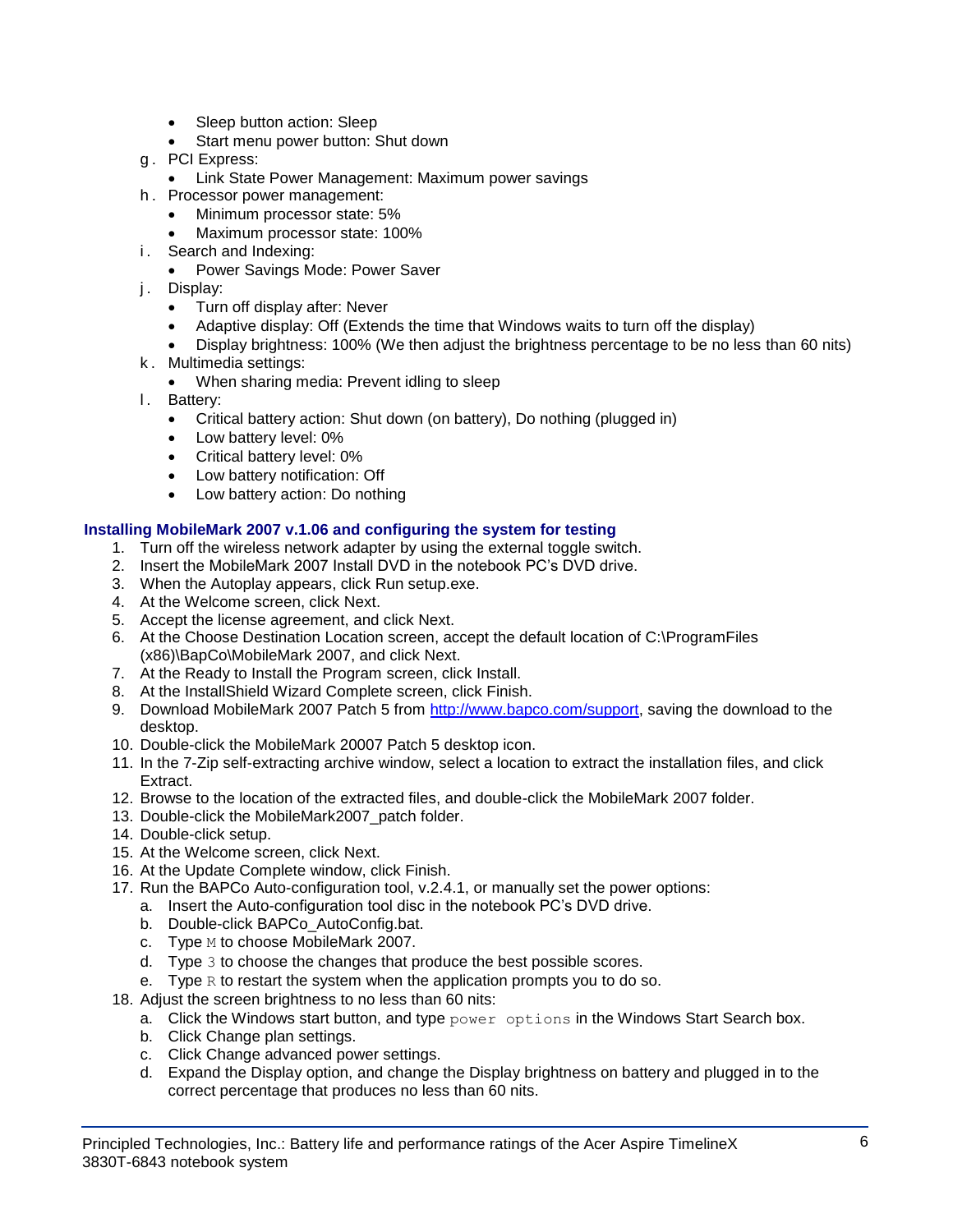Note: If you are unable to save these settings, please see the Displaying Brightness section above.

- 19. Disable automatic disk defragmentation:
	- a. Click the Windows start button, type disk defragmenter in the Windows Start Search box, and press Enter.
	- b. Click Configure Schedule.
	- c. Uncheck the box next to Run on a schedule, and click OK.
	- d. Click Close.
- 20. Disable System Protection:
	- a. Click the Windows start button, and type System in the Windows Start Search box. In the search results that appear, click System under the Control Panel heading.
	- b. Click System Protection in the left pane.
	- c. In the System Properties window under the System Protection tab, click the first Available Drive under the Protection Settings heading, and click Configure.
	- d. Click the Turn off system protection radio button, and click OK.
	- e. When prompted with Are you sure you want to turn off system protection on this drive?, click Yes.
	- f. Repeat steps c through e for any other Available Drives as necessary.
	- g. Click OK, and close the System window.
- 21. Disable Windows Desktop Search indexing:
	- a. Click the Windows start button, type Indexing Options in the Windows Start Search box, and press Enter.
	- b. Click Modify.
	- c. Under Change selected locations, uncheck the boxes next to each indexed location, and click OK. d. Click Close.
- 22. Defragment the hard drive(s):
	- a. Click the Windows start button, type disk defragmenter in the Windows Start Search box, and press Enter.
	- b. Highlight the local disk drive under Current status, and click Defragment disk.
	- c. When the process is complete, click Close.

## **Conditioning the battery**

- 1. Plug the AC power adapter into the notebook PC, and completely charge the battery.
- 2. Install MobileMark 2007 v1.06, following the steps we outlined in the Installing MobileMark 2007 section earlier in this section.
- 3. Double-click the MobileMark 2007 icon on the desktop.
- 4. Highlight the Productivity 2007 item in the left panel.
- 5. Type System Conditioning as the name for this test in the Project Name field in the top-right panel, and click Next Step.
- 6. If MobileMark 2007 lists no problems or warnings, click Next Step. If it does list any problems or warnings, close MobileMark 2007, and correct the problem(s) before proceeding.
- 7. After the benchmark integrity check, click Next in the Preparing a new test window.
- 8. When prompted, unplug the AC power adapter. The Productivity 2007 test begins immediately.
- 9. The test is complete when the notebook PC has fully depleted its battery and is no longer operational when running on battery power.
- 10. Plug the AC power adapter into the notebook PC, and completely charge the battery.

## **Measuring battery life with MobileMark 2007 v.1.06**

We performed the following steps to run the MobileMark Productivity 2007 benchmark:

- 1. Double-click the MobileMark 2007 icon on the desktop.
- 2. Select the Productivity 2007 test by highlighting it in the left panel.
- 3. Enter a name for this test in the Project Name field in the top right panel, and click Next Step.
- 4. If MobileMark 2007 lists no problems or warnings, click Next. If it does list any problems or warnings, close MobileMark 2007, and correct the problem(s) before proceeding.
- 5. After the benchmark integrity check, click Next in the Preparing a new test window.
- 6. When prompted, unplug the AC power adapter. The test begins immediately.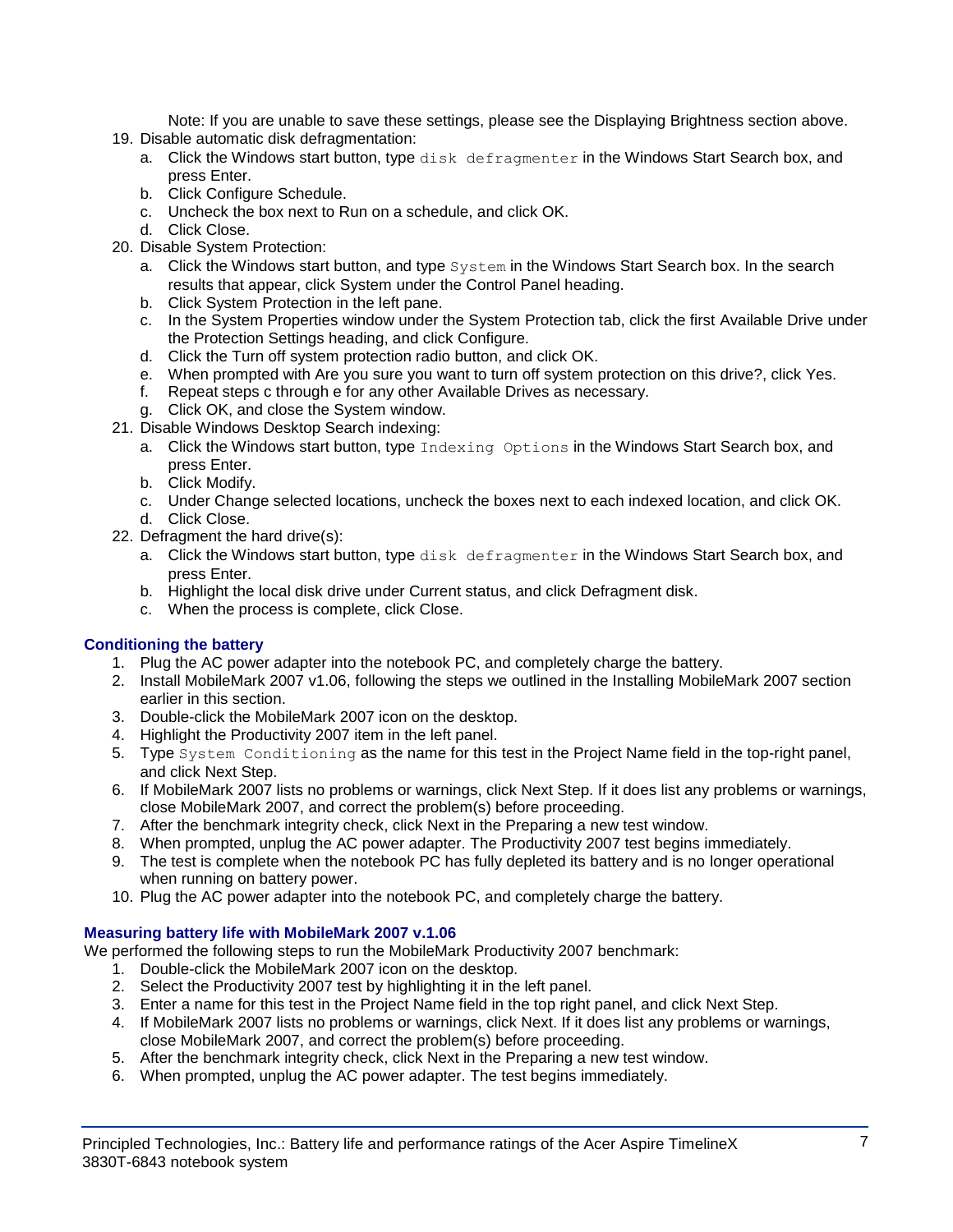7. The Productivity 2007 test is complete when the notebook PC has fully depleted its battery and is no longer operational when running on battery power.

We executed the MobileMark Productivity 2007 test three times on the system and took the median battery life run as the representative score for that test.

## **Getting the MobileMark 2007 results**

After each MobileMark Productivity 2007 test completed, we plugged the AC power adapter into the notebook PC and turned on the system. MobileMark 2007 started automatically after the system booted, analyzed the test scores, and opened the Test Results Viewer with the results from the last test.

To submit these results to BAPCo, we saved the test results directory by performing the following steps:

- 1. Browse to the C:\ Program Files (x86)\BAPCo\MobileMark 2007\results directory.
- 2. Select My Computer.
- 3. Select Local Disk (C:).
- 4. Select the Program Files directory.
- 5. Select the BAPCo directory.
- 6. Select the MobileMark2007 directory.
- 7. Select the results directory. (Note: The name of the directory for the Productivity 2007 results is the name you gave the test in Step 3 of the MobileMark Productivity 2007 process.)

## **Measuring performance with BAPCo SYSmark 2007 Preview v1.06**

### **Addressing antivirus software conflicts**

SYSmark 2007 is not compatible with any virus-scanning software, so we uninstalled any such software that was present on the notebook PC before we installed the benchmark.

### **Addressing pre-installed software conflicts**

SYSmark 2007 installs the following applications, which its test scripts employ:

- Adobe Photoshop 6.0.1
- InterVideo WinDVD 6.0
- Macromedia Flash 5.0
- Microsoft Excel 2002
- Microsoft Outlook 2002
- Microsoft PowerPoint 2002
- Microsoft Word 2002
- Microsoft Visual C++ 2005 Redistributable
- Netscape Communicator 6.01
- Network Associates McAfee VirusScan 5.13
- WinZip Computing WinZip 8.0

If any of these applications are already on the system under test, they cause problems with the benchmark due to software conflicts. To avoid any such issues, we uninstalled all conflicting pre-installed software applications, including different versions of any of the programs SYSmark 2007 uses. We did this before we installed the benchmark.

#### **Setting up the test**

- 1. Reset the system to the base test image.
- 2. Disable the User Account Control.
	- a. Click the Windows start button, and type Change User Account Settings.
	- b. In the User Account Control Settings window, move the slider down to Never notify.
	- c. Click OK.
	- d. Click the You must restart your computer to apply these changes pop-up message that appears at the bottom right of the screen, and click Restart Now.
- 3. Insert the SYSmark 2007 Preview Disc 1 installation disc into the DVD drive.
- 4. In the Autoplay window that appears, click Run setup.exe.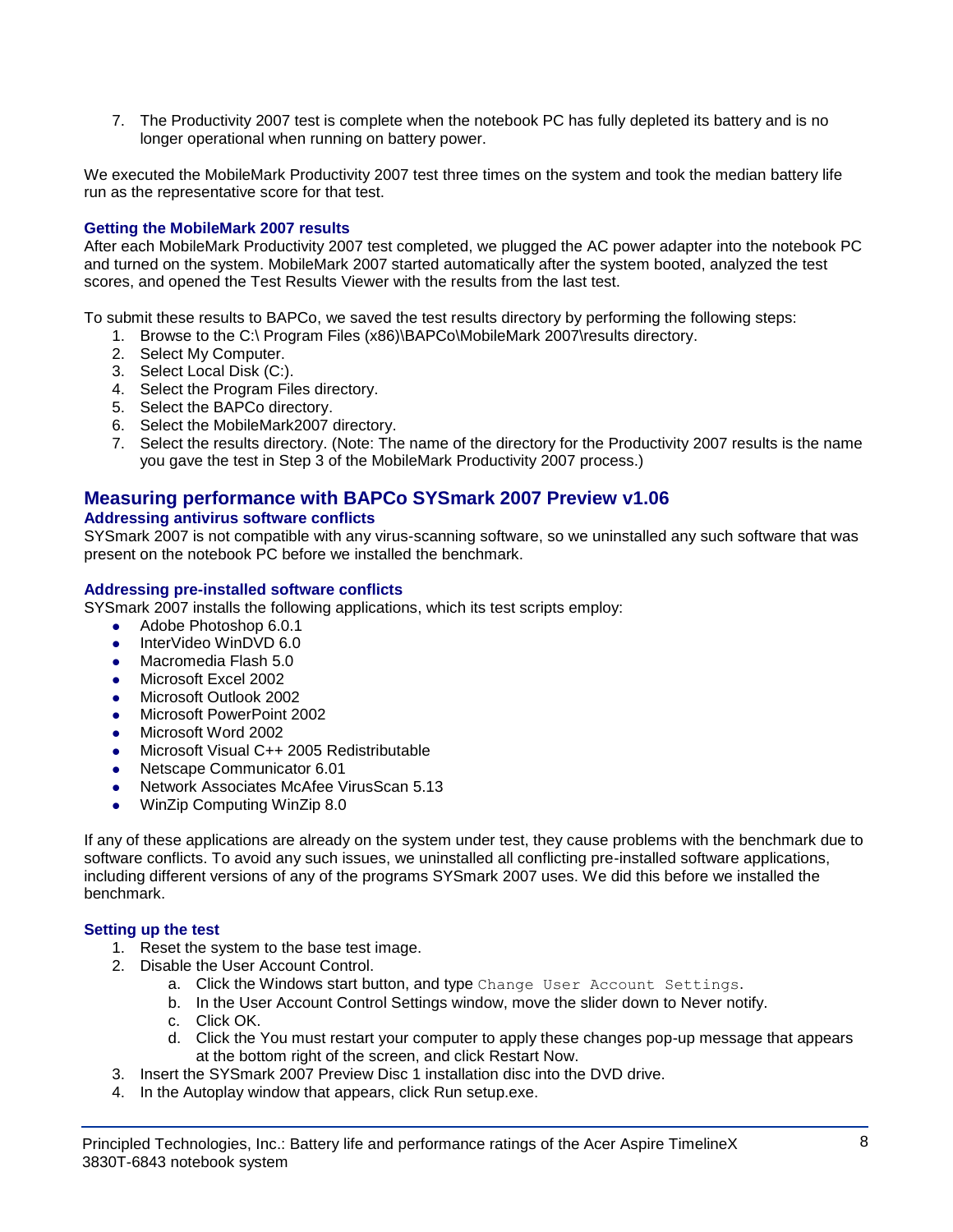- 5. At the Welcome to InstallShield Wizard screen, click Next.
- 6. At the License Agreement screen, select I accept the terms in the License Agreement, and click Next.
- 7. At the Choose Destination Location screen, click Next.
- 8. At the Ready to Install the Program screen, click Install.
- 9. When the application prompts you to do so, remove SYSmark 2007 Preview Disc 1, and insert SYSmark Preview Disc 2 into the DVD drive. Click OK.
- 10. When the installation is complete, click Finish.
- 11. Download SYSmark 2007 Preview Patch 5 from [http://www.bapco.com/support,](http://www.bapco.com/support) saving the download to the desktop.
- 12. Double-click the SYSmark2007Preview-Patch5.exe.
- 13. In the 7-Zip self-extracting archive window, select a location to extract the installation files, and click Extract.
- 14. Browse to the location of the extracted files, and double-click on the SYSmark2007 file folder.
- 15. Double-click setup.exe.
- 16. At the Welcome screen, click Next.
- 17. At the Update Complete screen, click Finish.
- 18. Run the BAPCo Auto-configuration tool, v.2.4.1, or manually set the power options:
	- a. Insert the Auto-configuration tool in the notebook PC's DVD drive.
		- b. Double-click BAPCo\_AutoConfig.bat.
		- c. Type S and press Enter to choose SYSmark 2007.
		- d. Type 3 and press Enter to choose the changes that produce the best possible scores.
		- e. Type  $R$  and press Enter to reboot the system when the application prompts you to do so.

## **Running the test**

- 1. Launch SYSmark 2007 Preview by double-clicking the desktop icon.
- 2. Click Run.
- 3. Select Official Run, choose 3 Iterations, check the box beside Perform conditioning run, and enter a name for that run.
- 4. When the benchmark completes and the main SYSmark 2007 Preview menu appears, click Save FDR to create a report.
- 5. Click OK to close the additional comments window, and select the location to save the report.
- 6. Select the desktop, and click Save.
- 7. Record the SYSmark results.

## **Measuring disk performance with PCMark Vantage 1.0.2.0**

## **Installing and patching PCMark Vantage**

- 1. Download the PCMark\_Vantage\_v100\_installer.exe Windows package from [www.futuremark.com/benchmarks/pcmarkvantage/download/.](http://www.futuremark.com/benchmarks/pcmarkvantage/download/)
- 2. Install PCMark Vantage 1.0.0 with the default options by double-clicking the PCMark\_Vantage\_v100\_installer.exe file.
- 3. At the Welcome screen, click Next.
- 4. At the License Agreement window, click I accept the terms of the license agreement, and click Next.
- 5. At the Setup Type window click Express, and click Next.
- 6. At the Ready to Install the Program window, click Install.
- 7. When the PCMark Vantage Read Me page opens in your web browser, review the document, and click Close when you are finished.
- 8. At the InstallShield Wizard complete screen, click Finish.
- 9. Launch PCMark Vantage 1.0.0 by clicking on the PCMark Vantage x64 desktop icon. Enter the registration code, click Register, and click OK.
- 10. Exit PCMark Vantage 1.0.0.
- 11. Download the PCMark Vantage 1.0.2.0 Patch (PCMark\_Vantage\_v102\_patch\_1901.exe Windows package) from [www.futuremark.com/benchmarks/pcmarkvantage/download/.](http://www.futuremark.com/benchmarks/pcmarkvantage/download/)
- 12. Install the patch by double-clicking the PCMark\_Vantage\_v102\_patch\_1901.exe file.
- 13. At the Welcome screen, click Next.
- 14. At the Update Complete screen, click Finish.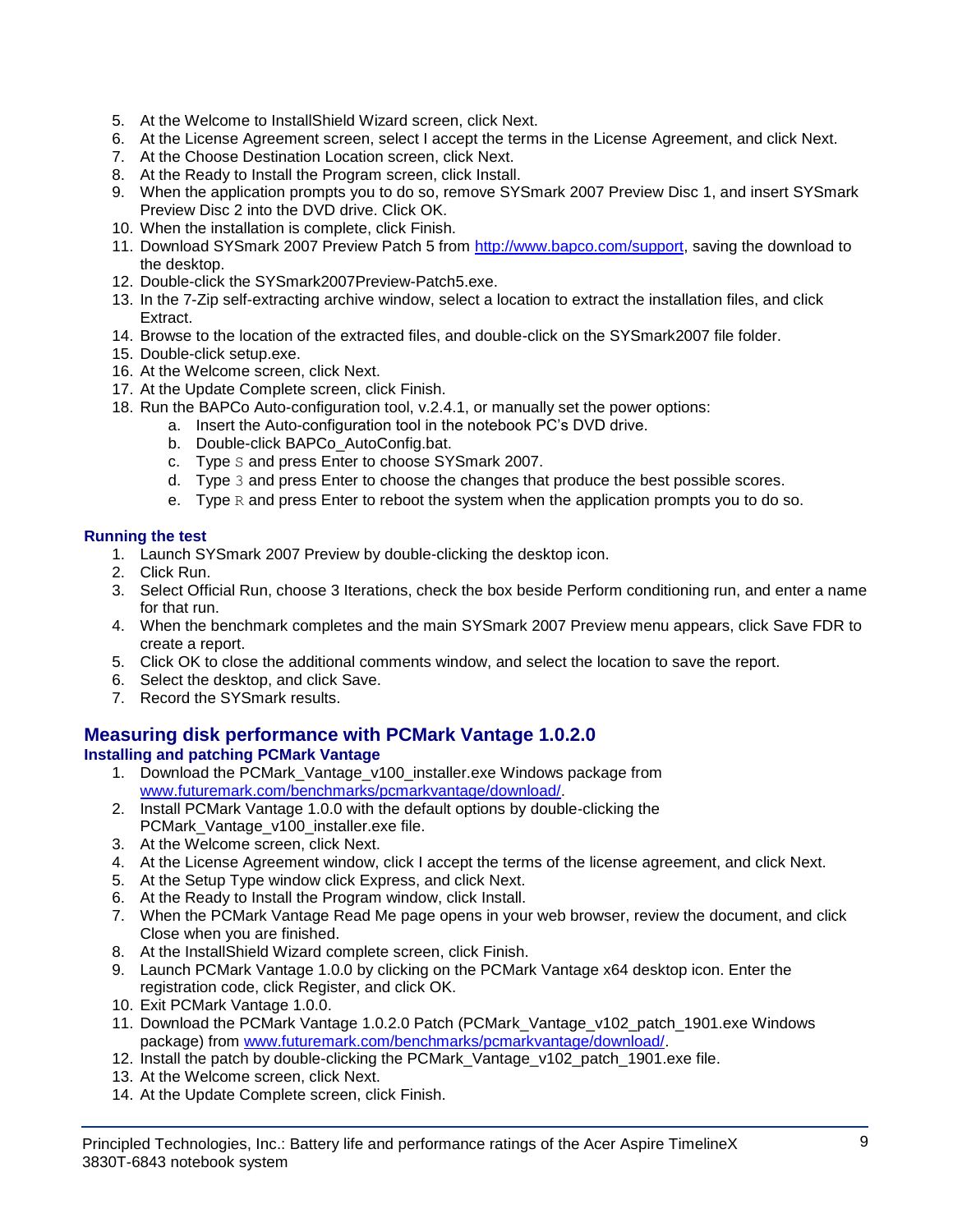### **Running PCMark Vantage 1.0.2.0**

- 1. Reboot the system, and wait 2 minutes.
- 2. Double-click the PCMark Vantage desktop icon to launch the benchmark.
- 3. Verify all test suites are selected, and that the HDD Suite target is set to C:.
- 4. Accept the default settings, and click Run Benchmark.
- 5. When the benchmark run completes, click Submit results.
- 6. Take a screenshot of the results, and record them as follows:
	- PCMark Suite
	- Memories Suite
	- TV and Movies Suite
	- **•** Gaming Suite
	- Music Suite
	- Communication Suite
	- Productivity Suite
	- HDD Test Suite
- 7. Perform steps 1 through 6 two more times, and report the median of the three runs.

### **Measuring graphics performance with 3DMark06 1.2.0 Installing and patching 3DMark06**

- 1. Download the 3DMark06 v120 1901.exe package from [http://www.futuremark.com/benchmarks/3dmarkvantage/download/.](http://www.futuremark.com/benchmarks/3dmarkvantage/download/)
- 2. Install 3DMark06 1.2.0 with the default options by double-clicking the 3DMark06\_v120\_1901.exe file.
- 3. At the Welcome screen, click Next.
- 4. At the License Agreement screen, click the I accept the terms of the license agreement radio button, and click Next.
- 5. At the Installation Destination screen, accept default destination by clicking Next.
- 6. At the begin installation screen, click Install.
- 7. When the Question pop-up appears, click Yes.
- 8. At the Installing Microsoft DirectX pop-up, click the I accept the agreement radio button, and click Next.
- 9. At the DirectX Setup screen, click Next.
- 10. At the Installation Complete screen, click Finish.
- 11. At the OpenAL Installer screen, click OK.
- 12. At the OpenAL Installer message pop-up, click OK.
- 13. At the FutureMark Registration screen, enter the registration code, and click Next.
- 14. At the InstallShield Wizard Complete screen, click Finish.
- 15. When the 3DMark06 Read Me page appears in your Web browser, review the document, and click Close when you are finished.

## **Running 3DMark06 1.2.0**

- 1. Reboot the system and wait 2 minutes.
- 2. Double-click the 3DMark06 desktop icon to launch the benchmark.
- 3. Close the Tip of the Day pop-up.
- 4. Click Select… under Tests, and click Select all. Click OK.
- 5. Accept the default settings, and click Run 3DMark.
- 6. When the benchmark run completes, click To Excel, and safe the results as an Excel file by clicking Save.
- 7. Record the results from the 3DMark Score window or the Excel file as follows:
	- 3D Mark Score
	- SM2.0 Score
	- HDR/SM3.0 Score
	- CPU Score
- 8. Perform steps 1 through 6 two more times, and report the median of the three runs.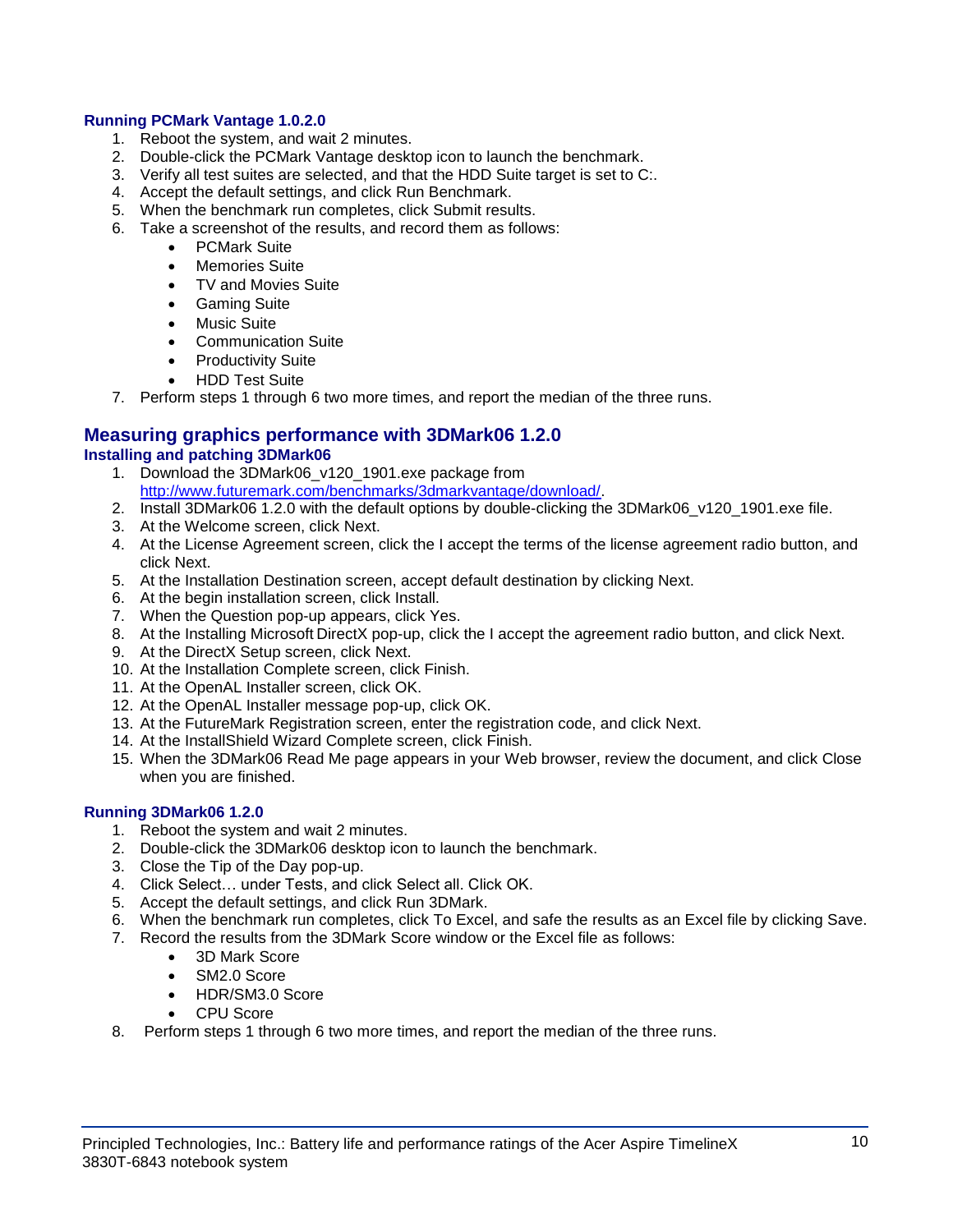### **Measuring graphics performance with 3DMark Vantage 1.1.0 Installing and patching 3DMark Vantage**

- 1. Download the 3DMark\_Vantage\_v110\_installer.exe Windows package from [http://www.futuremark.com/benchmarks/3dmarkvantage/download/.](http://www.futuremark.com/benchmarks/3dmarkvantage/download/)
- 2. Install 3DMark Vantage 1.1.0 with the default options by double-clicking the 3DMark\_Vantage\_v110\_installer.exe file.
- 3. At the Welcome screen, click Next.
- 4. At the License Agreement screen, click I accept the terms of the license agreement, and click Next.
- 5. At the Setup Type screen, click Express, and click Next.
- 6. At the Ready to Install the Program screen, click Install.
- 7. When the 3DMark Vantage Read Me page appears in your Web browser, review the document, and click Close when you are finished.
- 8. At the Setup Complete screen, click Finish.
- 9. Launch 3DMark Vantage 1.1.0 by double-clicking on the 3DMark Vantage desktop icon. Enter the registration code, and click Register.
- 10. Exit 3DMark Vantage 1.1.0.

## **Running 3DMark Vantage 1.1.0**

For Entry-level results:

- 1. Reboot the system, and wait 2 minutes.
- 2. Double-click the 3DMark Vantage desktop icon to launch the benchmark.
- 3. In the 3DMark Vantage Main section, click the Preset drop-down menu arrow, and select Entry.
- 4. Click the Options tab, then click the Graphic Tests tab, and ensure that both tests are selected.
- 5. Click the CPU Tests tab, and ensure that both tests are selected.
- 6. Click the Feature Tests tab, and deselect all six tests by clicking the check mark by each title.
- 7. Click Run Benchmark.
- 8. When the benchmark run completes, take a screenshot of the results, and record them as follows:
	- 3DMark Score
		- GPU Score
		- CPU Score
- 9. Perform steps 1 through 8 two more times, and report the median of the three runs.

For Performance-level results:

- 1. Reboot the system, and wait 2 minutes.
- 2. Double-click the 3DMark Vantage desktop icon to launch the benchmark.
- 3. In the 3DMark Vantage Main section, click the Preset pull-down menu arrow, and select Performance.
- 4. Click the Options tab, then click the Graphic Tests tab, and ensure that both tests are selected.
- 5. Click the CPU Tests tab, and ensure that both tests are selected.
- 6. Click the Graphic Tests tab, and ensure that both tests are selected.
- 7. Click the CPU Tests tab, and deselect both tests by clicking the check mark by each title.
- 8. Click the Feature Tests tab, and deselect all six tests by clicking the check mark by each title.
- 9. Click Run Benchmark.
- 10. When the benchmark run completes, take a screenshot of the results, and record them as follows:
	- 3DMark Score
	- GPU Score
	- CPU Score
- 11. Perform steps 1 through 10 two more times, and report the median of the three runs.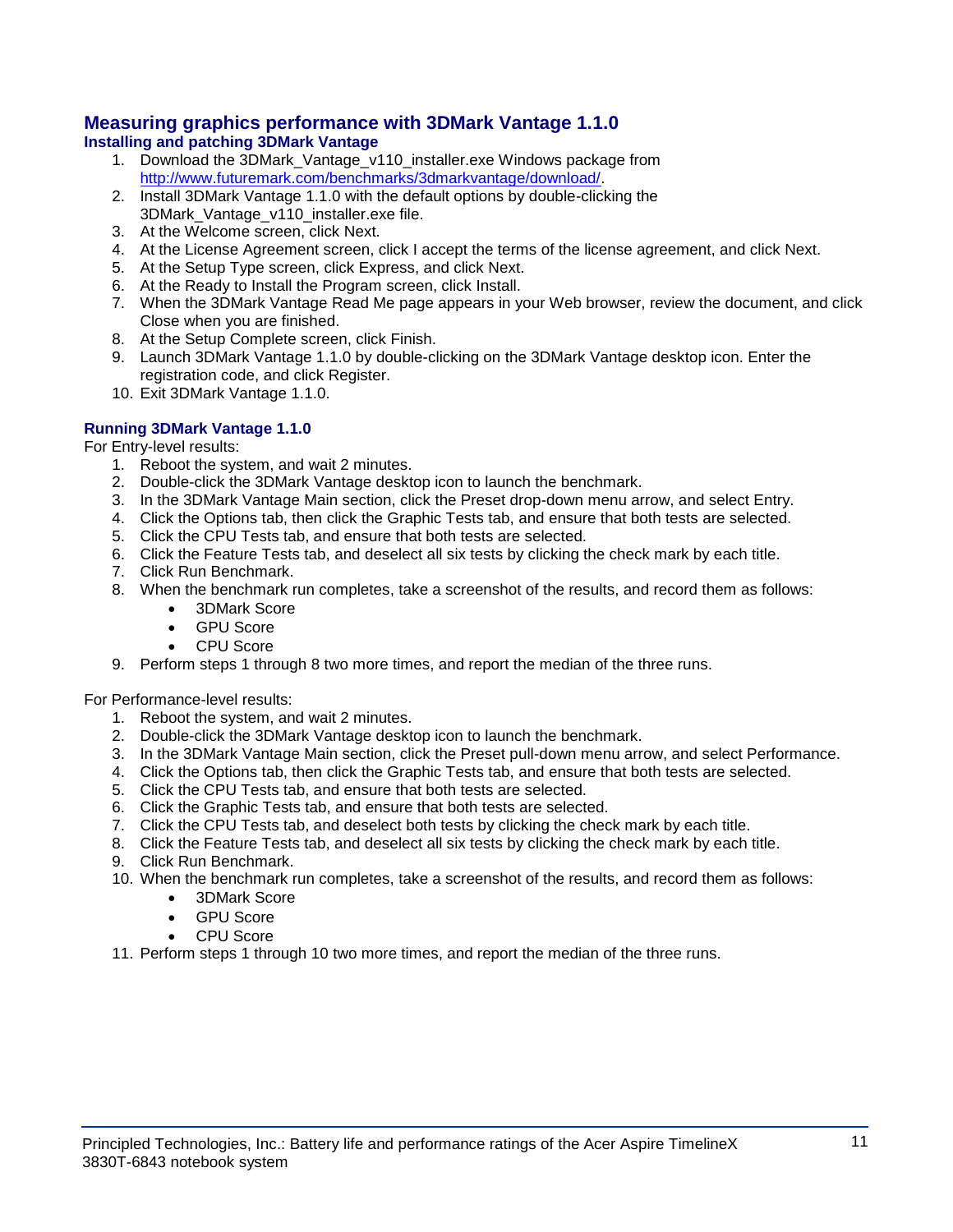# **Appendix A – Complete test results**

Figure 3 presents the complete MobileMark 2007 Productivity 2007 test results for the test system. We conducted one conditioning run followed by three official MobileMark 2007 Productivity 2007 runs.

| <b>Test</b>                                                                   | <b>Score</b> |
|-------------------------------------------------------------------------------|--------------|
| <b>MobileMark 2007 Productivity 2007</b>                                      |              |
| MobileMark 2007 - Productivity 2007 - Performance Qualification score - Run 1 | 258          |
| MobileMark 2007 - Productivity 2007 - Performance Qualification score - Run 2 | 257          |
| MobileMark 2007 - Productivity 2007 - Performance Qualification score - Run 3 | 262          |
| MobileMark 2007 - Productivity 2007 - Battery Life score (minutes) - Run 1    | 608          |
| MobileMark 2007 - Productivity 2007 - Battery Life score (minutes) - Run 2    | 601          |
| MobileMark 2007 - Productivity 2007 - Battery Life score (minutes) - Run 3    | 549          |
| SYSmark 2007 Preview v1.06                                                    |              |
| SYSmark 2007 Preview v1.06 Rating                                             | 184          |
| SYSmark 2007 Preview v1.06 - E-Learning                                       | 164          |
| SYSmark 2007 Preview v1.06 - VideoCreation                                    | 200          |
| SYSmark 2007 Preview v1.06 - Productivity                                     | 170          |
| SYSmark 2007 Preview v1.06 - 3D                                               | 208          |
| SYSmark 2007 Preview v1.06 - E-Learning Run 1                                 | 163          |
| SYSmark 2007 Preview v1.06 - VideoCreation Run 1                              | 190          |
| SYSmark 2007 Preview v1.06 - Productivity Run 1                               | 172          |
| SYSmark 2007 Preview v1.06 - 3D Run 1                                         | 207          |
| SYSmark 2007 Preview v1.06 - E-Learning Run 2                                 | 164          |
| SYSmark 2007 Preview v1.06 - VideoCreation Run 2                              | 199          |
| SYSmark 2007 Preview v1.06 - Productivity Run 2                               | 171          |
| SYSmark 2007 Preview v1.06 - 3D Run 2                                         | 208          |
| SYSmark 2007 Preview v1.06 - E-Learning Run 3                                 | 163          |
| SYSmark 2007 Preview v1.06 - VideoCreation Run 3                              | 210          |
| SYSmark 2007 Preview v1.06 - Productivity Run 3                               | 168          |
| SYSmark 2007 Preview v1.06 - 3D Run 3                                         | 208          |
| <b>Futuremark PCMark Vantage 1.0.2.0</b>                                      |              |
| PCMark Suite - Run 1                                                          | 6,308        |
| PCMark Suite - Run 2                                                          | 6,379        |
| PCMark Suite - Run 3                                                          | 6,427        |
| Memories Suite - Run 1                                                        | 4,119        |
| Memories Suite - Run 2                                                        | 4,095        |
| Memories Suite - Run 3                                                        | 4,058        |
| TV and Movies Suite - Run 1                                                   | 4,156        |
| TV and Movies Suite - Run 2                                                   | 4,157        |
| TV and Movies Suite - Run 3                                                   | 4,171        |
| Gaming Suite - Run 1                                                          | 4,614        |
| Gaming Suite - Run 2                                                          | 4,601        |
| Gaming Suite - Run 3                                                          | 4,399        |
| Music Suite - Run 1                                                           | 6,305        |
| Music Suite - Run 2                                                           | 6,378        |
| Music Suite - Run 3                                                           | 6,356        |
| Communication Suite - Run 1                                                   | 6,081        |
| Communication Suite - Run 2                                                   | 6,122        |
| Communication Suite - Run 3                                                   | 6,111        |
| Productivity Suite - Run 1                                                    | 5,147        |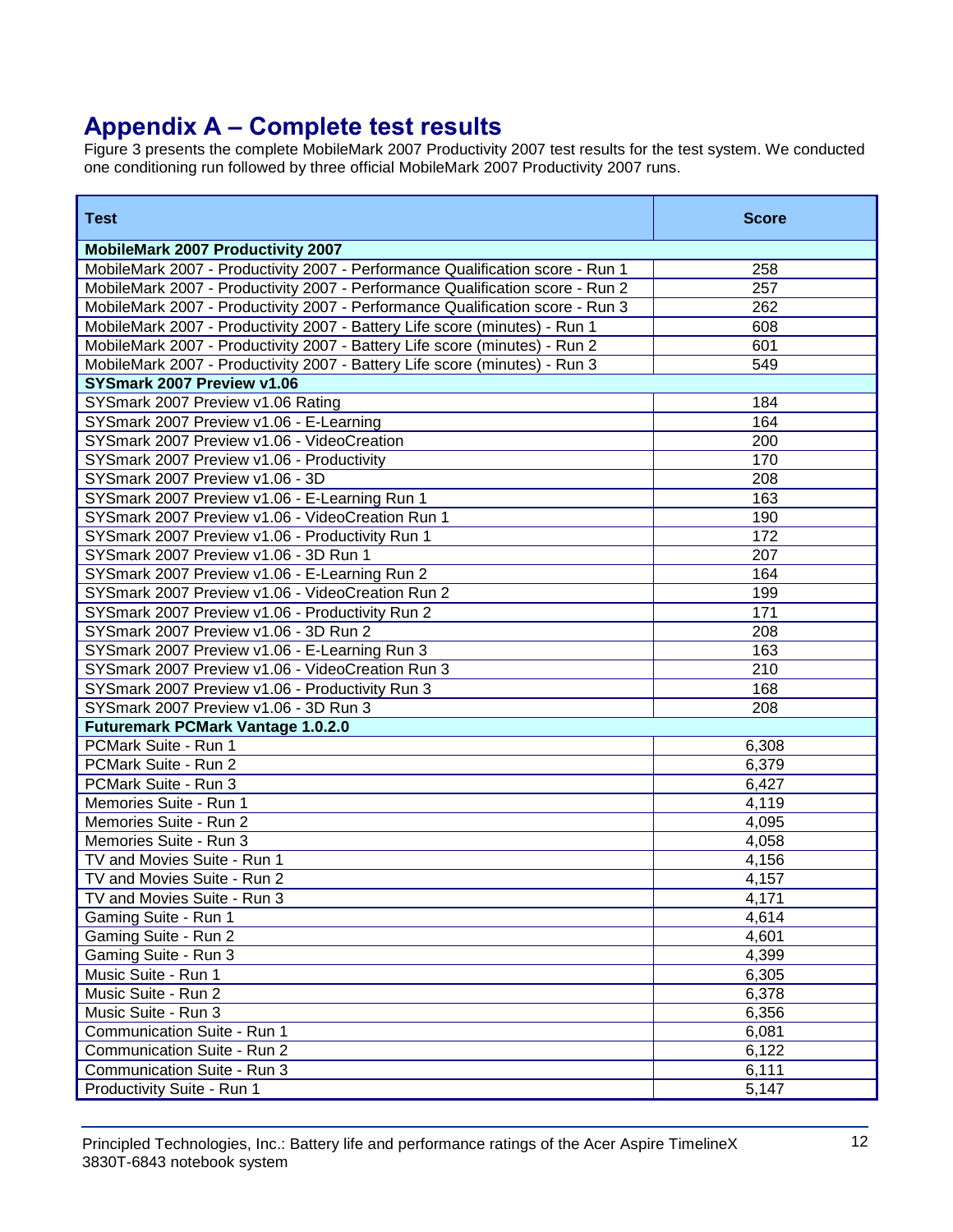| <b>Test</b>                                 | <b>Score</b> |
|---------------------------------------------|--------------|
| Productivity Suite - Run 2                  | 5,143        |
| Productivity Suite - Run 3                  | 5,107        |
| HDD Test Suite - Run 1                      | 3,431        |
| HDD Test Suite - Run 2                      | 3,488        |
| HDD Test Suite - Run 3                      | 3,472        |
| 3DMark06 1.2.0                              |              |
| 3D Mark Score - Run 1                       | 4,128        |
| SM2.0 Score - Run 1                         | 1,444        |
| HDR/SM3.0 Score - Run 1                     | 1,596        |
| CPU Score - Run 1                           | 3,246        |
| 3D Mark Score - Run 2                       | 4,123        |
| SM2.0 Score - Run 2                         | 1,442        |
| HDR/SM3.0 Score - Run 2                     | 1,591        |
| CPU Score - Run 2                           | 3,265        |
| 3D Mark Score - Run 3                       | 4,110        |
| SM2.0 Score - Run 3                         | 1,434        |
| HDR/SM3.0 Score - Run 3                     | 1,589        |
| CPU Score - Run 3                           | 3,261        |
| 3DMark Vantage 1.1.0 Entry Level mode       |              |
| 3DMark Score - Run 1                        | 8,868        |
| GPU Score - Run 1                           | 8,949        |
| CPU Score - Run 1                           | 8,634        |
| 3D Mark Score - Run 2                       | 8,872        |
| GPU Score - Run 2                           | 8,951        |
| CPU Score - Run 2                           | 8,643        |
| 3D Mark Score - Run 3                       | 8,865        |
| GPU Score - Run 3                           | 8,933        |
| CPU Score - Run 3                           | 8,667        |
| 3DMark Vantage 1.1.0 Performance Level mode |              |
| 3DMark Score - Run 1                        | 1,882        |
| GPU Score - Run 1                           | 1,493        |
| CPU Score - Run 1                           | 8,546        |
| 3D Mark Score - Run 2                       | 1,898        |
| GPU Score - Run 2                           | 1,505        |
| CPU Score - Run 2                           | 8,751        |
| 3D Mark Score - Run 3                       | 1,882        |
| GPU Score - Run 3                           | 1,492        |
| CPU Score - Run 3                           | 8,724        |

**Figure 3: Complete benchmark scores for the Acer Aspire TimelineX 3830T-6843 notebook system we tested.**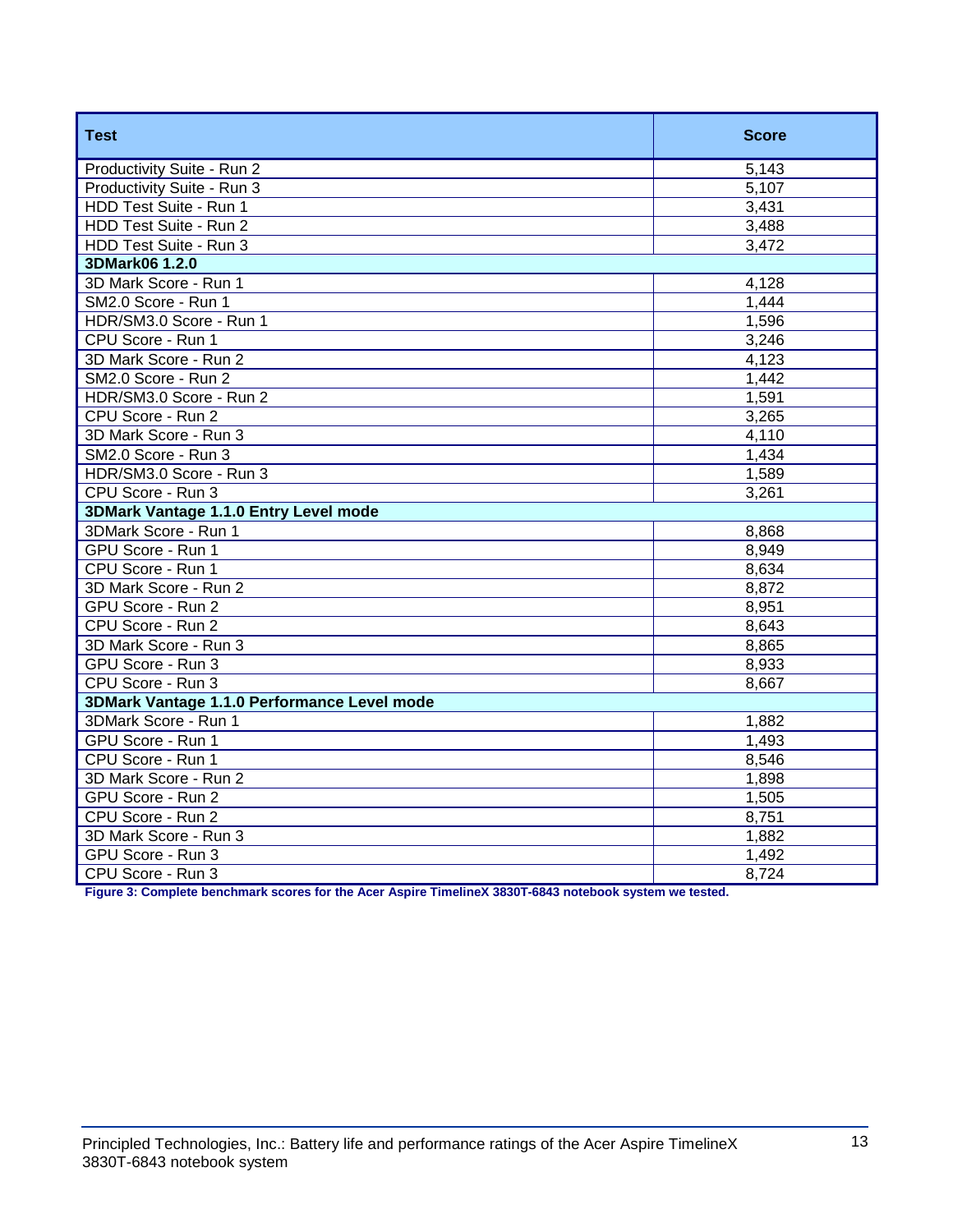# **Appendix B – Test system configuration information**

Figure 4 provides detailed configuration information about the test system.

| <b>System</b>                                     | Acer Aspire TimelineX 3830T-6843                             |
|---------------------------------------------------|--------------------------------------------------------------|
| General                                           |                                                              |
| Number of processor packages                      | $\mathbf 1$                                                  |
| Number of cores per processor                     | $\overline{2}$                                               |
| Number of hardware threads per                    | $\overline{2}$                                               |
| core                                              |                                                              |
| System power management policy                    | <b>Balanced</b>                                              |
| Processor power-saving option                     | <b>EIST</b>                                                  |
| System dimensions (length x width x               | Length: 12-5/8"<br>Width: 9"                                 |
| height)                                           | Height when closed: 15/16" front, 1-1/8" middle, 1-1/4" back |
|                                                   | Height when open: 11/16" front, 3/4" middle, 9-1/8" back     |
| System weight                                     | 4 lbs. 1 oz.                                                 |
| <b>CPU</b>                                        |                                                              |
| Vendor                                            | Intel                                                        |
| Name                                              | Core i5                                                      |
| Model number                                      | 2410M                                                        |
| Stepping                                          | D <sub>2</sub>                                               |
| Socket type and number of pins                    | Socket 988B rPGA                                             |
| Core frequency (GHz)                              | 2.30                                                         |
| <b>Bus frequency</b>                              | <b>DMI 2.0</b>                                               |
| L1 cache                                          | 32 KB + 32 KB per core                                       |
| L <sub>2</sub> cache                              | 512 KB (256 KB per core)                                     |
| L3 cache                                          | 3 MB (shared)                                                |
| <b>Platform</b>                                   |                                                              |
| Vendor                                            | Acer                                                         |
| Motherboard model number                          | JM30_HR                                                      |
| Motherboard chipset                               | Intel HM65                                                   |
| BIOS name and version                             | Acer V1.04 (05/06/2011)                                      |
| <b>Memory module(s)</b>                           |                                                              |
| Vendor and model number                           | Hyundai Electronics HMT325S6BFR8C-H9                         |
| <b>Type</b>                                       | PC3-10600                                                    |
| Speed (MHz)                                       | 1,333                                                        |
| Speed running in the system (MHz)                 | 1,333                                                        |
| Timing/Latency (tCL-tRCD-tRP-<br>tRASmin)         | 9-9-9-24                                                     |
| RAM module size (MB)                              | 2,048                                                        |
| Number of memory module(s)                        | $\overline{2}$                                               |
| Amount of RAM in system (GB)                      | $\overline{4}$                                               |
| Chip organization (single-<br>sided/double-sided) | Double-sided                                                 |
| Channel (single/dual)                             | Dual                                                         |
| <b>Hard disk</b>                                  |                                                              |
| Vendor and model number                           | Western Digital WD5000BPVT-22HXZT1                           |
| Number of disks in system                         | 1                                                            |
| Size (GB)                                         | 500                                                          |
| Buffer size (MB)                                  | 8                                                            |
|                                                   |                                                              |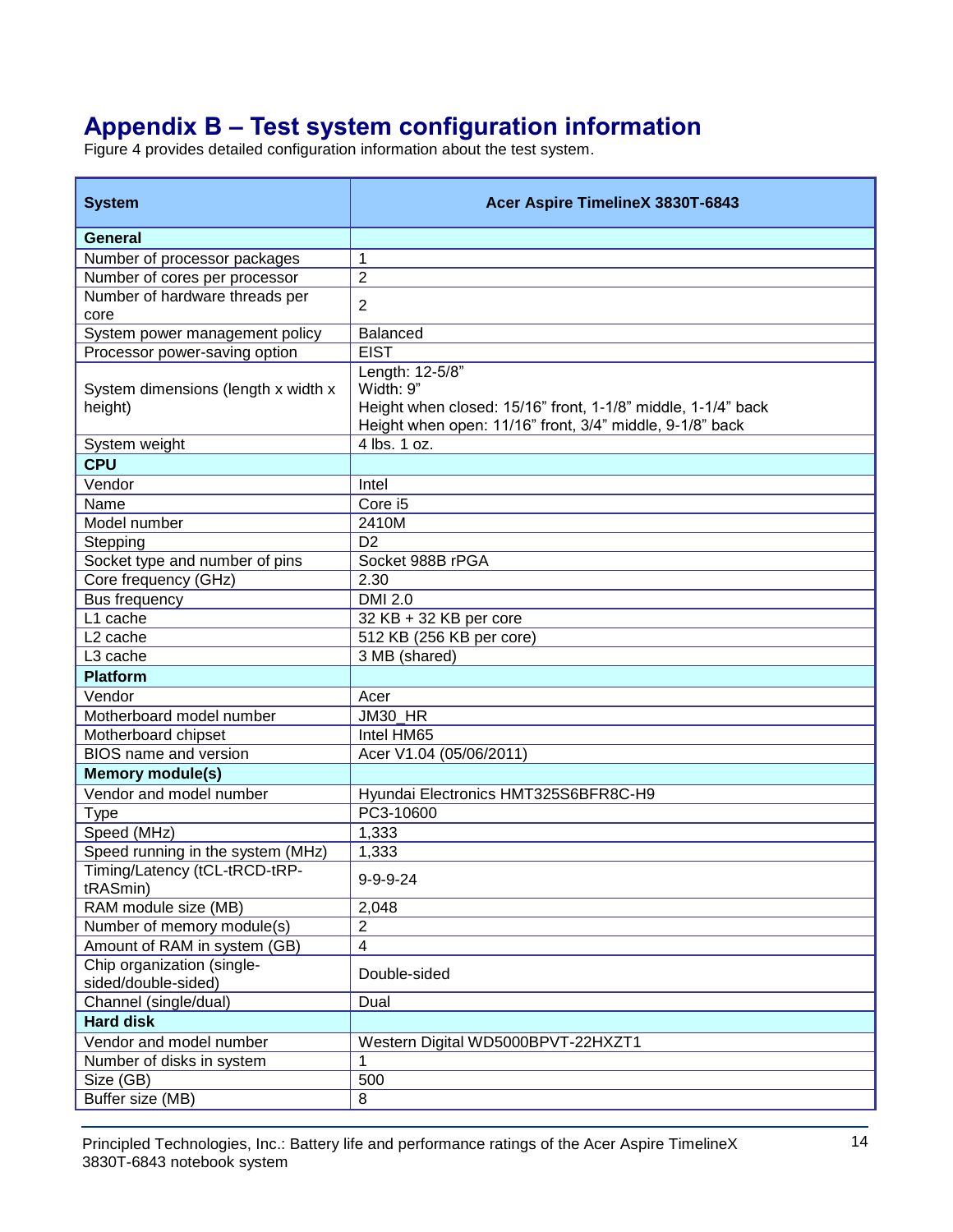| <b>RPM</b><br>5,400<br>SATA 3.0 Gb/s<br>Type<br>Controller<br>Intel Mobile Express Chipset SATA AHCI Controller<br><b>Driver</b><br>Intel 10.1.2.1004 (01/12/2011)<br><b>Operating system</b><br>Name<br>Windows 7 Home Premium 64-bit<br><b>Build number</b><br>7600<br>1<br>Service Pack<br><b>NTFS</b><br>File system<br>ACPI x64-based PC<br>Kernel<br>English<br>Language<br>Microsoft DirectX version<br>11<br><b>Graphics</b><br>Vendor and model number<br>Intel HD Graphics 3000<br>Integrated<br>Type<br>Intel HD Graphics Family<br>Chipset<br><b>BIOS</b> version<br>2111.0<br>Total available graphics memory<br>1,760<br>(MB)<br>Dedicated video memory (MB)<br>128<br>System video memory (MB)<br>$\Omega$<br>Shared system memory (MB)<br>1,632<br>Resolution<br>1,366 x 768<br><b>Driver</b><br>Intel 8.15.10.2345 (03/26/2011)<br>Sound card/subsystem 1<br><b>Conexant High Definition Audio</b><br>Vendor and model number<br>Conexant 8.54.8.50 (04/12/2011)<br><b>Driver</b><br>Sound card/subsystem 2<br>Vendor and model number<br>Intel Display Audio<br><b>Driver</b><br>Intel 6.14.0.3074 (10/15/2010)<br><b>Ethernet</b><br>Vendor and model number<br>Atheros AR8151 PCI-E Gigabit<br>Atheros 1.0.0.36 (09/27/2010)<br><b>Driver</b><br><b>Wireless</b><br>Vendor and model number<br>Atheros AR5B97 Wireless<br><b>Driver</b><br>Atheros 9.0.0.202 (05/06/2010)<br><b>Optical drive(s)</b><br>Vendor and model number<br>N/A<br>N/A<br><b>Type</b><br><b>USB ports</b><br>$\overline{3}$<br>Number<br>1 x USB 3.0; 2 x USB 2.0<br><b>Type</b><br>Other<br>Media card reader<br><b>Monitor</b> | <b>System</b> | Acer Aspire TimelineX 3830T-6843 |
|-----------------------------------------------------------------------------------------------------------------------------------------------------------------------------------------------------------------------------------------------------------------------------------------------------------------------------------------------------------------------------------------------------------------------------------------------------------------------------------------------------------------------------------------------------------------------------------------------------------------------------------------------------------------------------------------------------------------------------------------------------------------------------------------------------------------------------------------------------------------------------------------------------------------------------------------------------------------------------------------------------------------------------------------------------------------------------------------------------------------------------------------------------------------------------------------------------------------------------------------------------------------------------------------------------------------------------------------------------------------------------------------------------------------------------------------------------------------------------------------------------------------------------------------------------------------------------------------------------------------------------|---------------|----------------------------------|
|                                                                                                                                                                                                                                                                                                                                                                                                                                                                                                                                                                                                                                                                                                                                                                                                                                                                                                                                                                                                                                                                                                                                                                                                                                                                                                                                                                                                                                                                                                                                                                                                                             |               |                                  |
|                                                                                                                                                                                                                                                                                                                                                                                                                                                                                                                                                                                                                                                                                                                                                                                                                                                                                                                                                                                                                                                                                                                                                                                                                                                                                                                                                                                                                                                                                                                                                                                                                             |               |                                  |
|                                                                                                                                                                                                                                                                                                                                                                                                                                                                                                                                                                                                                                                                                                                                                                                                                                                                                                                                                                                                                                                                                                                                                                                                                                                                                                                                                                                                                                                                                                                                                                                                                             |               |                                  |
|                                                                                                                                                                                                                                                                                                                                                                                                                                                                                                                                                                                                                                                                                                                                                                                                                                                                                                                                                                                                                                                                                                                                                                                                                                                                                                                                                                                                                                                                                                                                                                                                                             |               |                                  |
|                                                                                                                                                                                                                                                                                                                                                                                                                                                                                                                                                                                                                                                                                                                                                                                                                                                                                                                                                                                                                                                                                                                                                                                                                                                                                                                                                                                                                                                                                                                                                                                                                             |               |                                  |
|                                                                                                                                                                                                                                                                                                                                                                                                                                                                                                                                                                                                                                                                                                                                                                                                                                                                                                                                                                                                                                                                                                                                                                                                                                                                                                                                                                                                                                                                                                                                                                                                                             |               |                                  |
|                                                                                                                                                                                                                                                                                                                                                                                                                                                                                                                                                                                                                                                                                                                                                                                                                                                                                                                                                                                                                                                                                                                                                                                                                                                                                                                                                                                                                                                                                                                                                                                                                             |               |                                  |
|                                                                                                                                                                                                                                                                                                                                                                                                                                                                                                                                                                                                                                                                                                                                                                                                                                                                                                                                                                                                                                                                                                                                                                                                                                                                                                                                                                                                                                                                                                                                                                                                                             |               |                                  |
|                                                                                                                                                                                                                                                                                                                                                                                                                                                                                                                                                                                                                                                                                                                                                                                                                                                                                                                                                                                                                                                                                                                                                                                                                                                                                                                                                                                                                                                                                                                                                                                                                             |               |                                  |
|                                                                                                                                                                                                                                                                                                                                                                                                                                                                                                                                                                                                                                                                                                                                                                                                                                                                                                                                                                                                                                                                                                                                                                                                                                                                                                                                                                                                                                                                                                                                                                                                                             |               |                                  |
|                                                                                                                                                                                                                                                                                                                                                                                                                                                                                                                                                                                                                                                                                                                                                                                                                                                                                                                                                                                                                                                                                                                                                                                                                                                                                                                                                                                                                                                                                                                                                                                                                             |               |                                  |
|                                                                                                                                                                                                                                                                                                                                                                                                                                                                                                                                                                                                                                                                                                                                                                                                                                                                                                                                                                                                                                                                                                                                                                                                                                                                                                                                                                                                                                                                                                                                                                                                                             |               |                                  |
|                                                                                                                                                                                                                                                                                                                                                                                                                                                                                                                                                                                                                                                                                                                                                                                                                                                                                                                                                                                                                                                                                                                                                                                                                                                                                                                                                                                                                                                                                                                                                                                                                             |               |                                  |
|                                                                                                                                                                                                                                                                                                                                                                                                                                                                                                                                                                                                                                                                                                                                                                                                                                                                                                                                                                                                                                                                                                                                                                                                                                                                                                                                                                                                                                                                                                                                                                                                                             |               |                                  |
|                                                                                                                                                                                                                                                                                                                                                                                                                                                                                                                                                                                                                                                                                                                                                                                                                                                                                                                                                                                                                                                                                                                                                                                                                                                                                                                                                                                                                                                                                                                                                                                                                             |               |                                  |
|                                                                                                                                                                                                                                                                                                                                                                                                                                                                                                                                                                                                                                                                                                                                                                                                                                                                                                                                                                                                                                                                                                                                                                                                                                                                                                                                                                                                                                                                                                                                                                                                                             |               |                                  |
|                                                                                                                                                                                                                                                                                                                                                                                                                                                                                                                                                                                                                                                                                                                                                                                                                                                                                                                                                                                                                                                                                                                                                                                                                                                                                                                                                                                                                                                                                                                                                                                                                             |               |                                  |
|                                                                                                                                                                                                                                                                                                                                                                                                                                                                                                                                                                                                                                                                                                                                                                                                                                                                                                                                                                                                                                                                                                                                                                                                                                                                                                                                                                                                                                                                                                                                                                                                                             |               |                                  |
|                                                                                                                                                                                                                                                                                                                                                                                                                                                                                                                                                                                                                                                                                                                                                                                                                                                                                                                                                                                                                                                                                                                                                                                                                                                                                                                                                                                                                                                                                                                                                                                                                             |               |                                  |
|                                                                                                                                                                                                                                                                                                                                                                                                                                                                                                                                                                                                                                                                                                                                                                                                                                                                                                                                                                                                                                                                                                                                                                                                                                                                                                                                                                                                                                                                                                                                                                                                                             |               |                                  |
|                                                                                                                                                                                                                                                                                                                                                                                                                                                                                                                                                                                                                                                                                                                                                                                                                                                                                                                                                                                                                                                                                                                                                                                                                                                                                                                                                                                                                                                                                                                                                                                                                             |               |                                  |
|                                                                                                                                                                                                                                                                                                                                                                                                                                                                                                                                                                                                                                                                                                                                                                                                                                                                                                                                                                                                                                                                                                                                                                                                                                                                                                                                                                                                                                                                                                                                                                                                                             |               |                                  |
|                                                                                                                                                                                                                                                                                                                                                                                                                                                                                                                                                                                                                                                                                                                                                                                                                                                                                                                                                                                                                                                                                                                                                                                                                                                                                                                                                                                                                                                                                                                                                                                                                             |               |                                  |
|                                                                                                                                                                                                                                                                                                                                                                                                                                                                                                                                                                                                                                                                                                                                                                                                                                                                                                                                                                                                                                                                                                                                                                                                                                                                                                                                                                                                                                                                                                                                                                                                                             |               |                                  |
|                                                                                                                                                                                                                                                                                                                                                                                                                                                                                                                                                                                                                                                                                                                                                                                                                                                                                                                                                                                                                                                                                                                                                                                                                                                                                                                                                                                                                                                                                                                                                                                                                             |               |                                  |
|                                                                                                                                                                                                                                                                                                                                                                                                                                                                                                                                                                                                                                                                                                                                                                                                                                                                                                                                                                                                                                                                                                                                                                                                                                                                                                                                                                                                                                                                                                                                                                                                                             |               |                                  |
|                                                                                                                                                                                                                                                                                                                                                                                                                                                                                                                                                                                                                                                                                                                                                                                                                                                                                                                                                                                                                                                                                                                                                                                                                                                                                                                                                                                                                                                                                                                                                                                                                             |               |                                  |
|                                                                                                                                                                                                                                                                                                                                                                                                                                                                                                                                                                                                                                                                                                                                                                                                                                                                                                                                                                                                                                                                                                                                                                                                                                                                                                                                                                                                                                                                                                                                                                                                                             |               |                                  |
|                                                                                                                                                                                                                                                                                                                                                                                                                                                                                                                                                                                                                                                                                                                                                                                                                                                                                                                                                                                                                                                                                                                                                                                                                                                                                                                                                                                                                                                                                                                                                                                                                             |               |                                  |
|                                                                                                                                                                                                                                                                                                                                                                                                                                                                                                                                                                                                                                                                                                                                                                                                                                                                                                                                                                                                                                                                                                                                                                                                                                                                                                                                                                                                                                                                                                                                                                                                                             |               |                                  |
|                                                                                                                                                                                                                                                                                                                                                                                                                                                                                                                                                                                                                                                                                                                                                                                                                                                                                                                                                                                                                                                                                                                                                                                                                                                                                                                                                                                                                                                                                                                                                                                                                             |               |                                  |
|                                                                                                                                                                                                                                                                                                                                                                                                                                                                                                                                                                                                                                                                                                                                                                                                                                                                                                                                                                                                                                                                                                                                                                                                                                                                                                                                                                                                                                                                                                                                                                                                                             |               |                                  |
|                                                                                                                                                                                                                                                                                                                                                                                                                                                                                                                                                                                                                                                                                                                                                                                                                                                                                                                                                                                                                                                                                                                                                                                                                                                                                                                                                                                                                                                                                                                                                                                                                             |               |                                  |
|                                                                                                                                                                                                                                                                                                                                                                                                                                                                                                                                                                                                                                                                                                                                                                                                                                                                                                                                                                                                                                                                                                                                                                                                                                                                                                                                                                                                                                                                                                                                                                                                                             |               |                                  |
|                                                                                                                                                                                                                                                                                                                                                                                                                                                                                                                                                                                                                                                                                                                                                                                                                                                                                                                                                                                                                                                                                                                                                                                                                                                                                                                                                                                                                                                                                                                                                                                                                             |               |                                  |
|                                                                                                                                                                                                                                                                                                                                                                                                                                                                                                                                                                                                                                                                                                                                                                                                                                                                                                                                                                                                                                                                                                                                                                                                                                                                                                                                                                                                                                                                                                                                                                                                                             |               |                                  |
|                                                                                                                                                                                                                                                                                                                                                                                                                                                                                                                                                                                                                                                                                                                                                                                                                                                                                                                                                                                                                                                                                                                                                                                                                                                                                                                                                                                                                                                                                                                                                                                                                             |               |                                  |
|                                                                                                                                                                                                                                                                                                                                                                                                                                                                                                                                                                                                                                                                                                                                                                                                                                                                                                                                                                                                                                                                                                                                                                                                                                                                                                                                                                                                                                                                                                                                                                                                                             |               |                                  |
|                                                                                                                                                                                                                                                                                                                                                                                                                                                                                                                                                                                                                                                                                                                                                                                                                                                                                                                                                                                                                                                                                                                                                                                                                                                                                                                                                                                                                                                                                                                                                                                                                             |               |                                  |
|                                                                                                                                                                                                                                                                                                                                                                                                                                                                                                                                                                                                                                                                                                                                                                                                                                                                                                                                                                                                                                                                                                                                                                                                                                                                                                                                                                                                                                                                                                                                                                                                                             |               |                                  |
|                                                                                                                                                                                                                                                                                                                                                                                                                                                                                                                                                                                                                                                                                                                                                                                                                                                                                                                                                                                                                                                                                                                                                                                                                                                                                                                                                                                                                                                                                                                                                                                                                             |               |                                  |
|                                                                                                                                                                                                                                                                                                                                                                                                                                                                                                                                                                                                                                                                                                                                                                                                                                                                                                                                                                                                                                                                                                                                                                                                                                                                                                                                                                                                                                                                                                                                                                                                                             |               |                                  |
|                                                                                                                                                                                                                                                                                                                                                                                                                                                                                                                                                                                                                                                                                                                                                                                                                                                                                                                                                                                                                                                                                                                                                                                                                                                                                                                                                                                                                                                                                                                                                                                                                             |               |                                  |
|                                                                                                                                                                                                                                                                                                                                                                                                                                                                                                                                                                                                                                                                                                                                                                                                                                                                                                                                                                                                                                                                                                                                                                                                                                                                                                                                                                                                                                                                                                                                                                                                                             |               |                                  |
| HD LED WXGA                                                                                                                                                                                                                                                                                                                                                                                                                                                                                                                                                                                                                                                                                                                                                                                                                                                                                                                                                                                                                                                                                                                                                                                                                                                                                                                                                                                                                                                                                                                                                                                                                 | LCD type      |                                  |
| 13.3"<br>Screen size                                                                                                                                                                                                                                                                                                                                                                                                                                                                                                                                                                                                                                                                                                                                                                                                                                                                                                                                                                                                                                                                                                                                                                                                                                                                                                                                                                                                                                                                                                                                                                                                        |               |                                  |
| Refresh rate (Hz)<br>60                                                                                                                                                                                                                                                                                                                                                                                                                                                                                                                                                                                                                                                                                                                                                                                                                                                                                                                                                                                                                                                                                                                                                                                                                                                                                                                                                                                                                                                                                                                                                                                                     |               |                                  |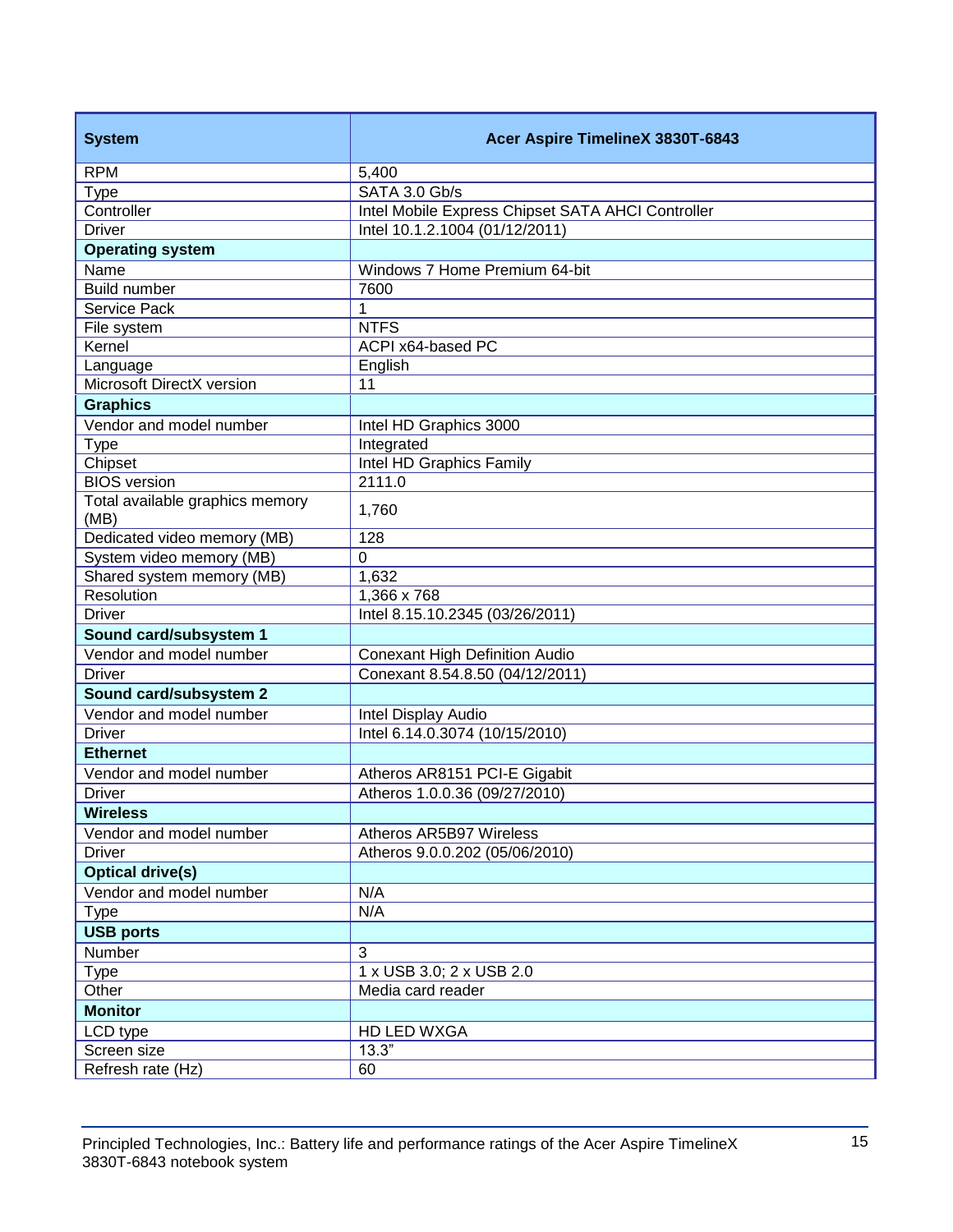| <b>System</b>                  | Acer Aspire TimelineX 3830T-6843           |
|--------------------------------|--------------------------------------------|
| <b>Battery</b>                 |                                            |
| <b>Type</b>                    | 6-cell (non-removable) Lithium-ion battery |
| Size (length x width x height) | N/A                                        |
| Rated capacity                 | N/A                                        |
| Weight                         | N/A                                        |

**Figure 4: Detailed configuration information for the test system.**